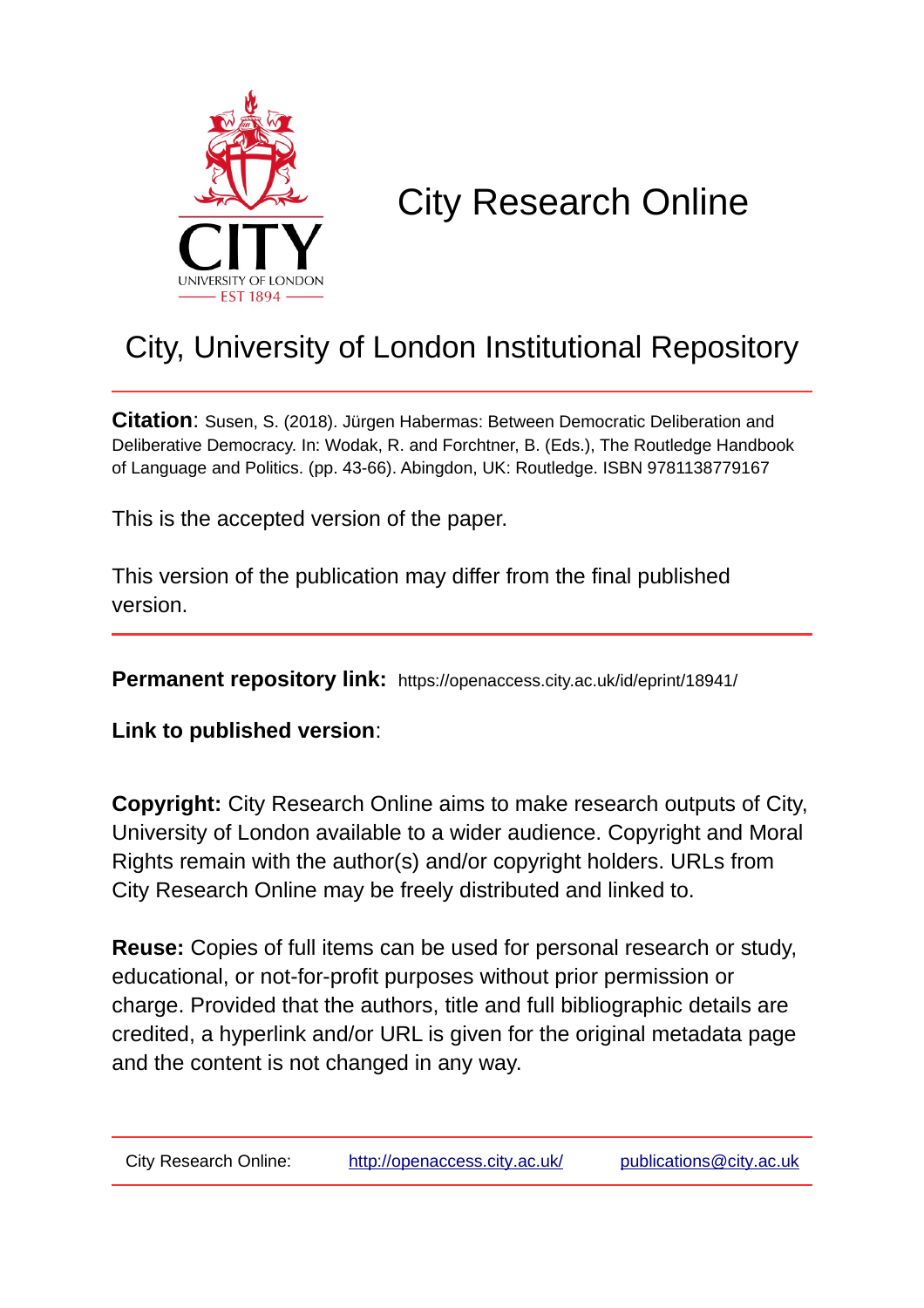## **Jürgen Habermas**

### **Between democratic deliberation and deliberative democracy**

#### *Simon Susen*

#### **Introduction**

It is widely acknowledged that Jürgen Habermas is an advocate of a deliberative model of democracy.<sup>1</sup>In essence, Habermas's discourse ethics constitutes a systematic attempt to locate the normative grounds of deliberative democracy in the rational foundations of language. From a Habermasian point of view, every time we engage in the co-existential exercise of seeking mutual understanding (*Verständigung*), we anticipate that we are capable of reaching agreements (*Einverständnisse*). Put differently, our communicative ability to understand one another equips us with the deliberative capacity to reach agreements with one another. Thus, the emancipatory potential of communicative action manifests itself not only in our 'weak' orientation towards intelligibility (*Verständlichkeit*) but also in our 'strong' orientation towards consensus-formation (*Konsensbildung*). Language use, irrespective of its quasi-transcendental features, is embedded in the pragmatics of interaction. Symbolic forms emerge in relation to spatio-temporally contingent modes of existence, whose political constitution is reflected in the socio-ontological significance of discursively motivated practices, which are vital to the construction of democracy. This chapter aims to demonstrate that Habermas's concern with democracy is inseparably linked to his interest in language. More specifically, it seeks to illustrate that the following ten elements are central to Habermas's multifaceted account of democracy: (1) deliberation, (2) reciprocity, (3) self-determination, (4) citizenship, (5) the state, (6) sovereignty, (7) communicative rationality, (8) regulation, (9) will-formation and (10) constitutional law. The chapter concludes by addressing a number of issues that arise when confronted with the task of assessing both the validity and the usefulness of Habermas's communication-theoretic account of democracy.

#### **1. Democracy and deliberation**

One of the most fundamental features of democracy is that it allows human beings to engage in processes of *deliberation*. Acts of collective deliberation are processes of intersubjective contemplation aimed at the construction of symbolically mediated and materially relevant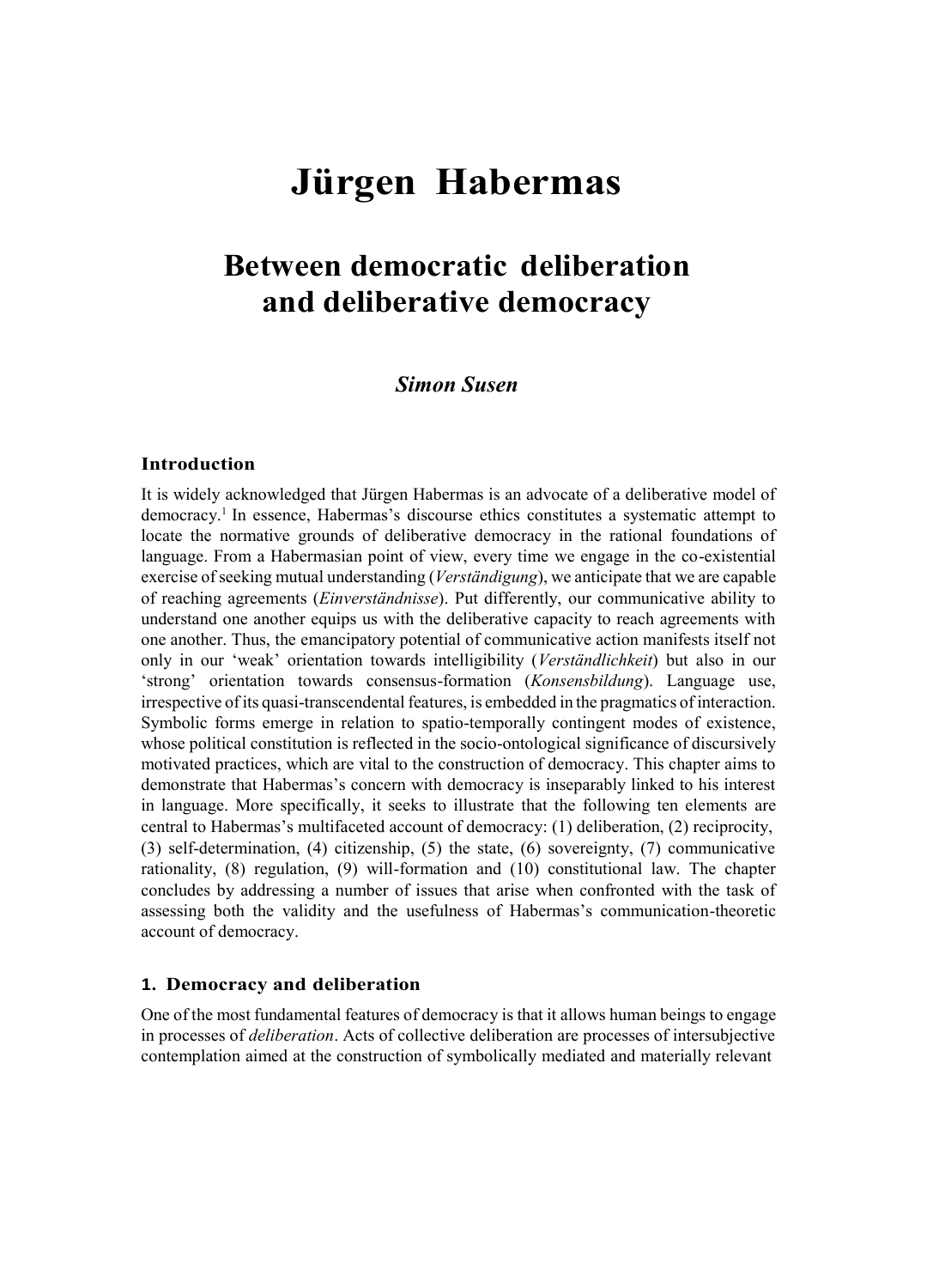arrangements shaped by potentially empowering dynamics of action co-ordination. To deliberate, then, means to reflect, to ponder and to contemplate. More specifically, to deliberate with others obliges us to navigate our way through situations of purposeful interaction that require context-sensitive frameworks of communication. If, following Habermas, we 'shift the burden of justifying the effectiveness of practical reason from the mentality of citizens to the *deliberative forms of politics*' (Habermas, 1998b, p. 386, italics added), we move the weight of substantiating the anthropological distinctiveness of communicative reason from the cognitive capacity of the subject to the recognitive potential built into experiences of intersubjectivity. Democratic decision-making processes can never be based solely on the self-referential motivations of isolated individuals; rather, they are founded on the mutually dependent wills ofinterconnected actors. One ofthe main objectives of deliberative forms of democracy is to give a rationally grounded voice to members of a particular community, whose capacity to develop a sense of solidarity constitutes a precondition for guaranteeing the relative stability of symbolically mediated and relationally constructed realities.

Democratic modes of social organisation cannot dispense with rationally determined processes of collective deliberation. Only insofar as we deliberate collectively over the purposive organisation and normative habitualisation of society can we ensure that the course of history is guided by the transperspectival force of shared responsibility. In this sense, *the 'linguistic turn'*<sup>2</sup> *in the social sciences*, which is motivated by the rejection of the atomistic presuppositions underlying traditional philosophies of consciousness and the defence of the intersubjectivist assumptions underpinning post-metaphysical sociologies of language,<sup>3</sup> is homological to *the 'deliberative turn' in social reality*, which is characterised by a shift from an arbitrarily ruled collective entity to a discursively constituted order, whose key institutions enjoy a considerable degree of legitimacy in terms of their capacity to regulate behavioural and ideological reference points shared by members of a given community (cf. Susen, 2010c, pp. 110–111, 116–117; cf. also Susen, 2014b). If, following Habermas, 'a *discursive or deliberative model* replaces the contract model' (Habermas, 1994, p. 137, italics added) and if, as a result, 'the legal community constitutes itself not by way of a social contract but on the basis of a *discursively achieved agreement*' (Habermas, 1994, p. 137, italics added), then the normative cornerstone of a democratically organised society is not simply its formal commitment to producing and protecting judicially confined social relations but, rather, its *substantive* capacity to enhance its members' active participation in collective processes of consensus-oriented deliberation.<sup>4</sup>

#### **2. Democracy and reciprocity**

A further central feature of democracy is that it permits human beings to build social relations based on *reciprocity*. Indeed, systems of democracy depend on relations of reciprocity; that is, we can shape the development of society democratically only insofar as we co-ordinate our actions reciprocally. The whole point of democracy is to do justice to the fact that human existence is a condition of *discursive reciprocity*: not only do we need to reciprocate each other's socially embedded actions, but we also need to reciprocate each other's linguistically articulated reflections, in order to provide society with the solidity of a collectively sustained, communicatively structured and rationally justified background of normativity for the daily construction of reality. The overall stability of society is contingent upon its capacity to incorporate, and to respond to, the demands of its members' intersubjectively negotiated search for context-specific forms of validity.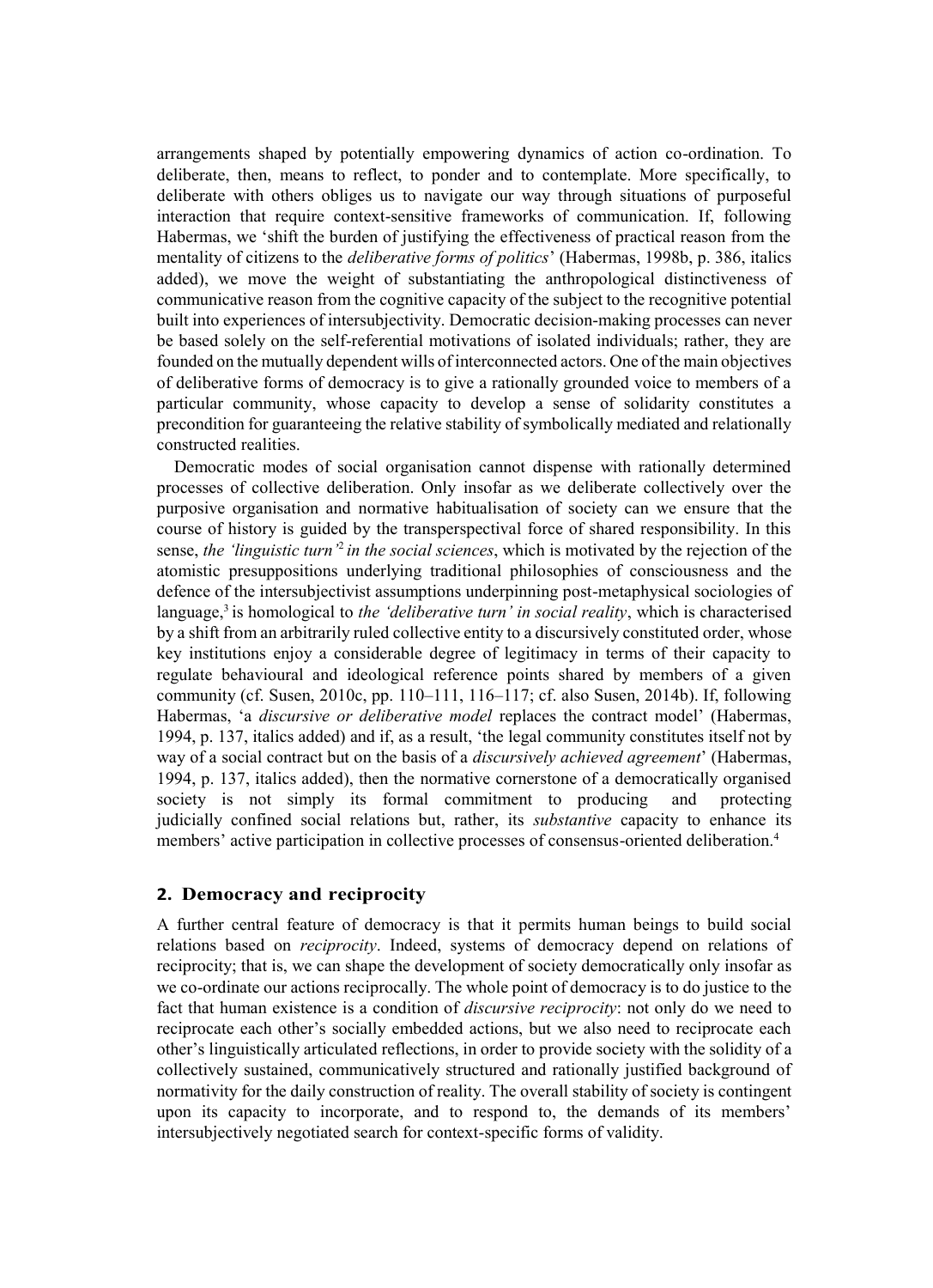Our quotidian quest for symbolically mediated modes of validity is indicative of the meaning-laden nature of society. Our constant exchange of linguistically uttered claims to validity illustrates that even large-scale systems of political representation hinge upon small-scale spheres of communicative deliberation. Thus, 'the *reciprocity* of raising and responding to validity claims' (Habermas, 2005, p. 384, italics added) is maintained by an intersubjectively constituted process derived from the co-existential necessity of articulating and exchanging legitimacy claims: the validity of collectively co-ordinated actions depends on the normative power they obtain through *mutually* established codes of legitimacy.<sup>5</sup> Democracy, then, is inconceivable without reciprocity because of the interdependence of individual and collective freedom: 'the individual liberties of the subjects of private law and the public autonomy of enfranchised citizens *reciprocally* make each other possible' (Habermas, 1994, p. 141, italics added; cf. Susen, 2009b, pp. 104–105). Just as the discursively motivated reciprocity between subjects is crucial to the functioning of democratic processes of collective deliberation, the confluence of autonomy and solidarity is central to successful bonding processes generating empowering dynamics of social integration.<sup>6</sup>

#### **3. Democracy and self-determination**

Another significant feature of democracy is that, due to its capacity to foster social relations based on mutual understanding and agreement, it allowsfor the emergence of both individual and collective forms of *self-determination*. Individual self-determination and collective self-determination are two complementary moments in the human striving for autonomy: the self-determination of individuals is pointless if not granted by collectives, just as the self-determination of collectives is worthless if not supported by individuals.<sup>7</sup>

Following Habermas, there are four conditions for subjects' free association within a democratic framework:

- a. the consolidation of an effective political *apparatus*,
- b. the formation of a more or less clearly defined *'self'*,
- c. the construction of a *citizenry*, and
- d. the creation of an economic and social *milieu.*

(see Habermas, 2003, pp. 88–89)

In other words, genuine forms of democracy need to draw on various *political*, *cultural*, *institutional* and *economic* resources of a given society to claim that they have the legitimate power to affirm their bonding function within the domain of a territorially circumscribed reality.

To the extent that '[t]he identity requirement for the determination of a collective subject capable of *self-determination* and *self-direction* is fulfilled by the *sovereign territorial state*  of classical international law' (*ibidem*, p. 89),<sup>8</sup> the right to both individual and collective autonomy is inscribed in the agenda of democratically organised societies. In essence, the right to self-determination and self-direction designates the legitimate capacity to define what one does and where one goes – individually or collectively. If subjects are granted the right to self-determine their actions, they are entitled to fill the space of historical indeterminacy with the self-empowering force of autonomy.<sup>9</sup>

According to Habermas's account of autonomy, however, the right to both individual and collective self-determination obtains not only *force* but also *legitimacy* insofar as its carriers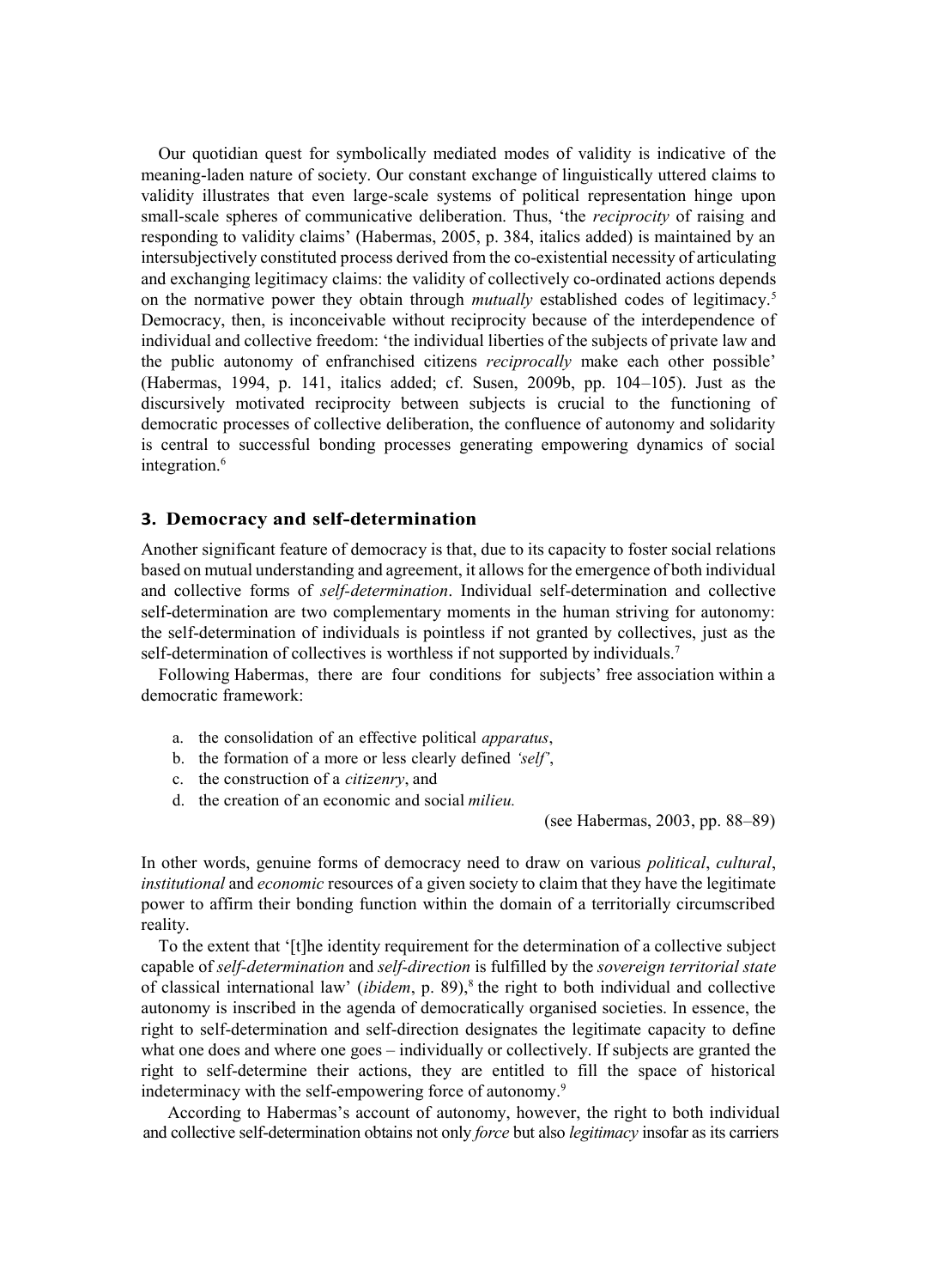are *actively* and *directly* involved in discursive processes of opinion- and will-formation. For assertions of self-determination are embedded in processes of communication. In this sense, self-government rests upon both communicative power and political power. '*Communicative power* is the power that emerges from the exercise of political autonomy, and hence cannot be separated from the discursive processes of will-formation, i.e., from *democracy*' (Preuss, 1998, p. 331, italics added). And *political power* is the power that emerges from the exercise of communicative freedom, and thus cannot be divorced from the linguistic processes ofsocial integration, that is, from *everyday intersubjectivity*. Democracy and self-determination, then, are intimately intertwined because our ability to shape the course of history through communicative processes of critical intersubjectivity is indivisible from our capacity to develop a sense of individual and social responsibility by mobilising our species-constitutive resources<sup>10</sup> through which we, as human beings, acquire a sense of both personal and collective sovereignty.<sup>11</sup>

#### **4. Democracy and citizenship**

A further key component of democracy in modern society is its dependence on different forms of *citizenship*. According to *universalist* conceptions of citizenship, *civil, political and social rights* constitute integral elements of modern democracies.<sup>12</sup> According to *differentialist* conceptions of citizenship, *numerous* rights – that is, not only *civil, political and social rights*, but also several other rights, such as *cultural, sexual and human rights* – represent vital ingredients of late modern democracies.<sup>13</sup>

The historical significance of civil, political and social rights manifests itself in the existence of three institutions that are central to the functioning of modern society: the law courts, the parliament and the welfare system (see Turner, 1994 [1990], p. 202; see also Turner, 2009, p. 68). The present-day relevance of the struggle over further – for instance, cultural, sexual and human – rights is illustrated in the commitment of an increasing number of modern democracies to protecting their citizens from both hidden and overt mechanisms of social discrimination. In the modern world, the pursuit of democracy cannot be disconnected from 'the struggle for, and attainment of, citizenship'<sup>14</sup> – the ideal of democratic freedom cannot be realised without a commitment to the construction of democratic citizenry (cf. Habermas, 2003, p. 88).

It is far from uncontroversial, however, what the main elements of a democratic citizenry are and to what extent complex forms of society require complex forms of citizenship (see Susen, 2010b). Notwithstanding the issue of addressing the multiple challenges posed by high levels of societal complexity, it is hard to deny that the genealogy of large-scale systems of democracy is inconceivable without the establishment of differentiated models of citizenry.

When reflecting upon the relationship between democracy and citizenship in the contemporary context, we need to face up to three historical processes, which – from a sociological perspective – are of paramount importance: (a) the consolidation of the *neoliberal* project, (b) the emergence of a *post-communist* world and (c) the rise of *multicultural* politics (see *ibidem*, pp. 260–262).

a. If, under the *neoliberal* model, citizenship has been converted into a privatised affair of an increasingly *commodified* society, the question remains to what extent modern democratic systems have the capacity to undermine, rather than to reinforce, the detrimental effects of economic reification processes.<sup>15</sup>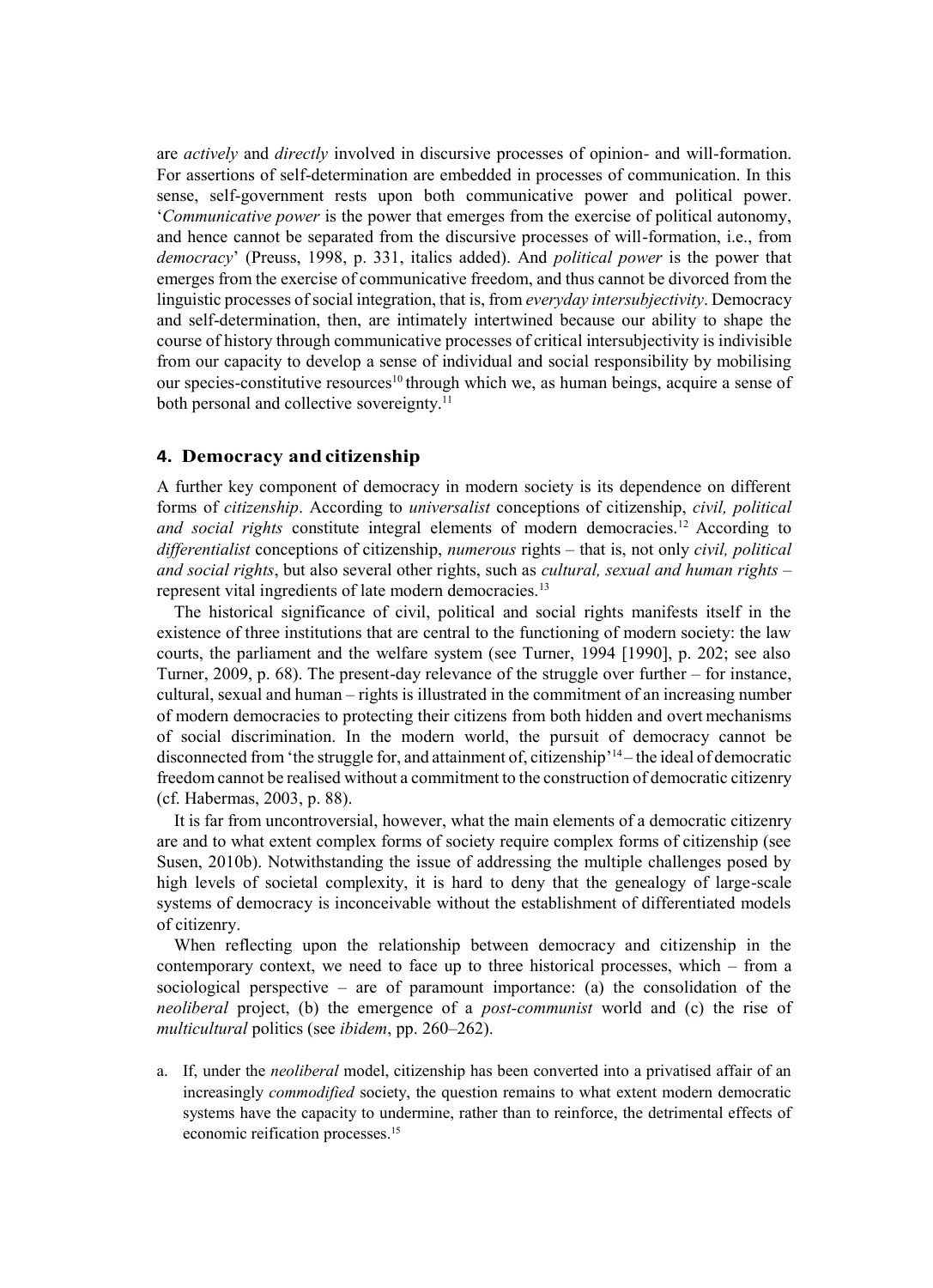- b. If, in the *post-communist* context, citizenship has been transformed into a universalised affair of an ever more *globalised* society, the question remains to what extent modern democratic systems have the capacity to cope with both the intra-national demands 'from below' and the supra-national pressures 'from above' in a world characterised by an intensified degree of interdependence of local and global developments.<sup>16</sup>
- c. If, following *multicultural* agendas, citizenship has been turned into a hybridised affair of a culturally *fragmented* society, the question remains to what extent modern democratic systems have the capacity to translate the presence of advanced levels of cultural complexity into an empowering resource, rather than a disempowering obstacle, in the pursuit of social stability, economic prosperity and developmental elasticity.<sup>17</sup>

In short, the increasing differentiation of society has led to the complexification of the dynamic relationship between democracy and citizenship.<sup>18</sup>

#### **5. Democracy and the state**

One of the most controversial issues in contemporary social and political theory is the question ofthe extent to which democracy and *the state* constitute two irreducible components of modern society. More precisely, the question in this regard concerns the degree to which *democracy* and *the state* can be considered two *interdependent* foundations of highly advanced civilisational formations. From a historical point of view, it appears that the creation of modern democraciesisinextricably linked to the consolidation of legitimate states. If there is a predominant – and, indeed, appropriate – consensus according to which, the ideal of democracy in the modern world can be realised only through the construction of a legitimate political state, then another controversial question arises, namely the following: What should such a state look like, in terms of both its ideological outlook and its institutional set-up?

From a Weberian perspective, 'the *sovereign territorial state*' constitutes a cornerstone of modern societies(Habermas, 2003, p. 89, italicsin original). Froma Habermasian standpoint, the 'sovereign *Rechtsstaat*' represents an indispensable source of political legitimacy in modern democracies (see, for example, Habermas, 1996 [1992]-a). Both interpretations illustrate that, in a world characterised by the ubiquity of large-scale bureaucratic organisations, it is difficult – or, perhaps, implausible – to examine the concepts of 'democracy' and 'the state' in isolation from one another. To the degree that the question of 'democracy' and the question of 'the polity' are intimately intertwined, it is impossible to dissociate the possibility of collective deliberation from the necessity of political organisation. Just as we need to accept that a 'distinctive feature of the modern state is the possession of the monopoly of the means of *violence* within a given territory' (Hirst & Thompson, 1995, p. 410, italics added), we need to recognise that a predominant feature of modern democracy is the possession of the monopoly of the means of political *discourse*  within a given society (cf. Susen, 2010c, pp. 110–111, 116–117). The territorial integrity of the modern polity is a precondition for the legitimate affirmation of the state's institutionally established sovereignty, and the pluralistic elasticity of modern democracy is a prerequisite for the legitimate consolidation of the state's discursively negotiated autonomy.<sup>19</sup>

#### **6. Democracy and sovereignty**

Another key issue arising from debates around the constitution of democracy is its relation to the idea of both individual and collective *sovereignty*.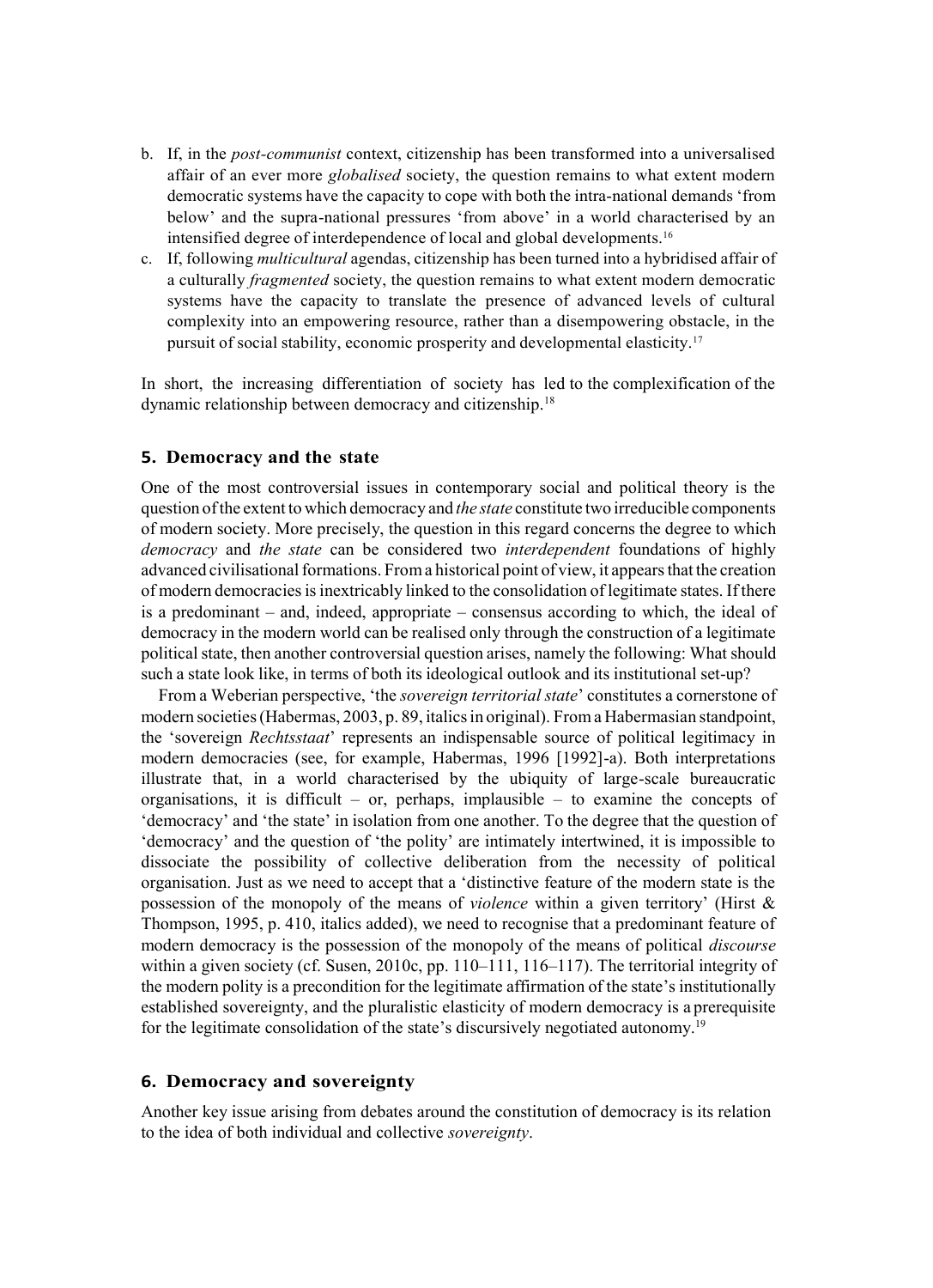a. The legitimacy of democracy depends on its capacity to protect and to promote the *individual sovereignty* of the members of a given society. At this level, democracy is aimed at converting the philosophical ideal of personal autonomy into a social reality based on individual responsibility and accountability (*Mündigkeit*) (see Habermas, 1987 [1965/1968], p. 311; see also Susen, 2007, pp. 37, 40, 69, 72, 82, 251).

According to the early Habermas, we  $-$  as a species capable of cognition and action – possess *knowledge-constitutive interests*, which manifest themselves in our ability to control, to comprehend and to critique particular aspects of reality by generating, and making use of, technological, hermeneutic and critical forms of knowledge (see esp. Habermas, 1987 [1965/1968]). According to the late Habermas, we – as a species capable of speech and action – possess *language-constitutive interests*, which permeate our ability to represent, to regulate and to relate to particular aspects of reality by raising assertive, normative and expressive validity claims.<sup>20</sup> Owing to the socio-ontological significance of our *species-constitutive interests*, we are obliged to recognise that the pursuit of individual and collective forms of sovereignty (*Eigenständigkeit*) is built into the nature of human linguisticality (*Sprachlichkeit*).

Our '*emancipatory* cognitive interest' (Habermas, 1987 [1965/1968], pp. 310, 314, italics added) in personal and social liberation from 'dependence on hypostatized powers' (*ibidem*, pp. 310, 313) enables us to pursue our 'human interest in autonomy and responsibility (*Mündigkeit*)' (*ibidem*, p. 311). Our linguistic capacity to question the unquestioned and to discuss the undiscussed permits us to follow our human interest in acquiring an empowering degree of individual sovereignty by immersing ourselves in discursivelymediated forms of critical intersubjectivity. In other words, the *emancipatory*  value of democracy – in the Habermasian sense – depends on its capacity to defend both *the right and the will to individual sovereignty, which is indispensable to both the* construction of personal autonomy and the development of a sense of responsibility (cf. Susen, 2009a, 2015b). Put differently, democracy – understood in Habermasian terms – is inconceivable without the emergence of linguistically anchored and discursively cultivated modes of sovereignty.

b. The legitimacy of democracy depends on its capacity to protect and to promote the *collective sovereignty* enjoyed by the members of a given society. In the modern world, *collective* sovereignty is typically associated with *national* sovereignty, that is, the sovereignty of nation-states. In essence, two key levels underlying collective sovereignty can be distinguished: *internal sovereignty and externalsovereignty*.

Whereas *internal* sovereignty stems from a political body's capacity to claim legitimacy in relation to a particular society, *external* sovereignty is reflected in a political body's capacity to claim legitimacy in relation to other political bodies. The former enables a given government to assume the supreme command over civil society by virtue of both *de jure* – that is, legal – and *de facto* – that is, coercive – institutionalised means. The latter, by contrast, is derived from nation-states' *mutual recognition* of their respective territorial integrity and political legitimacy. Put differently, collective sovereignty is consolidated and sustained on the basis of both internal *and* external sovereignty. Hence, rather than presuming that the capacity for sovereignty simply emanates 'from within', we need to acknowledge the fact that 'to a significant degree the capacity for sovereignty came from *without*' (Hirst & Thompson, 1995, p. 410, italics in original; on this point, see also Susen, 2015a, pp. 126, 127, 133, 134, 216, 225, 229).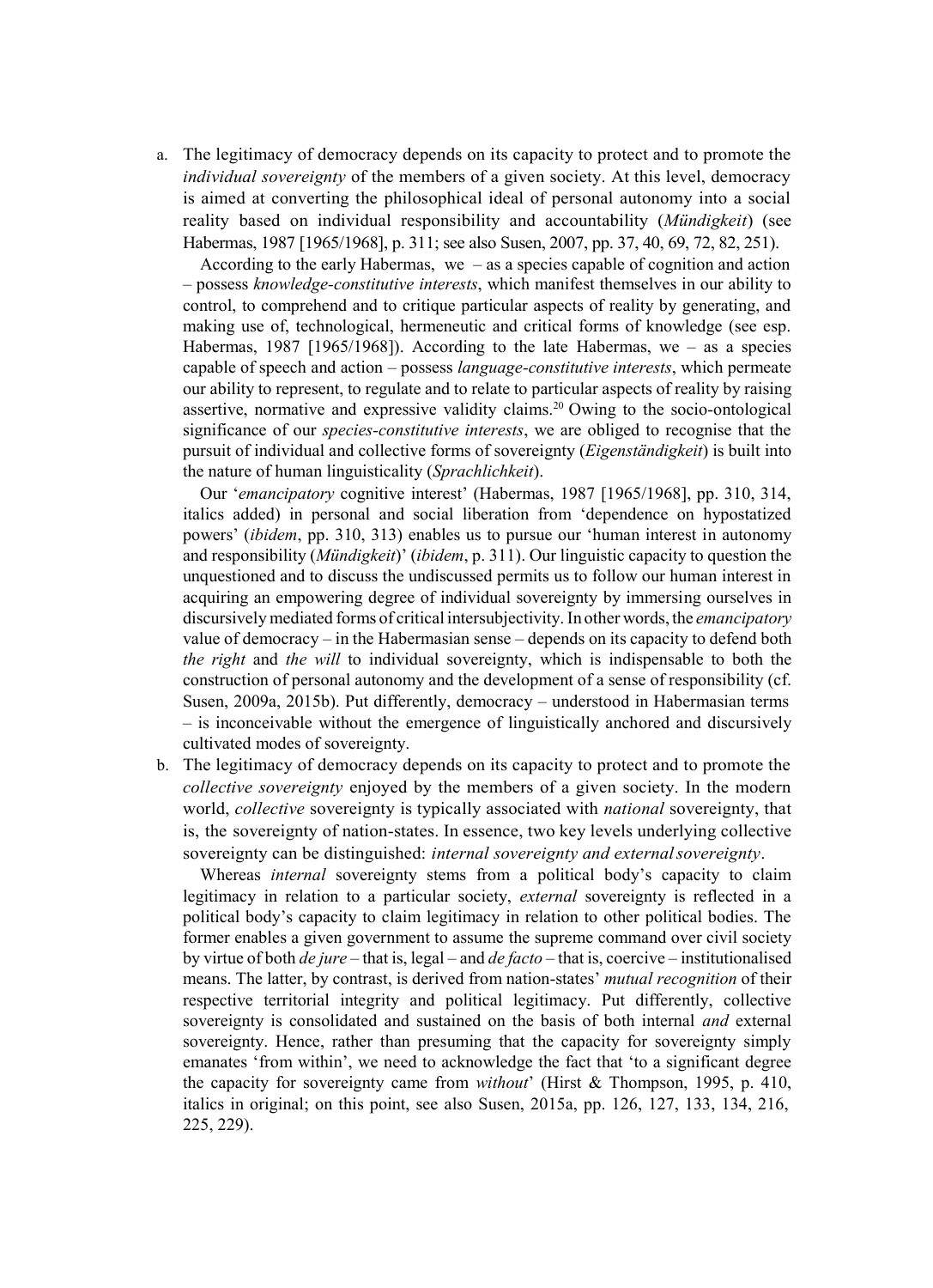If, therefore, we accept that the seemingly endogenous power of sovereignty is inextricably linked to its exogenous conditioning, we are compelled to concede that democracy is never simply a *local* or *national* affair, but always, at least in principle, also a *global* and *transnational* matter. Internally, democracy can work only insofar as the members of a given society are willing to engage in discursive forms of communicative intersubjectivity oriented towards collective deliberation. Externally, democracy can work only insofar as different polities are prepared to commit to transnational cooperation and transcultural dialogue, both of which are central to generating fruitful communication processes between different societies.

In brief, democracy and sovereignty are two elements necessary for the construction of a society that is shaped by discursively constituted and morally valuable modes of agency.<sup>21</sup>

#### **7. Democracy and communicative rationality**

Democracy, in the Habermasian sense, has another crucial ingredient: *communicative rationality*. Indeed, Habermas's plea for an *ethics founded on communicative rationality* can be conceived of as a proposition for a set of principles oriented towards deliberative democracy. The paradigmatic primacy ascribed to the construction of a discursively configured reality is motivated by the conviction that, as linguistic beings able to raise rationally justifiable validity claims, we can mobilise the empowering resource of communicative rationality to determine both the constitution and the evolution ofsociety.

In order to make sense of the discursive nature of democracy, we need to reflect upon five – interrelated – dimensions of *communicative rationality*. 22

- a. Communicative rationality is based on *Verstand* (reason): as such, it is derived from our rational capacity to attribute meaning to the world by virtue of linguistically articulated claims to validity.
- b. Communicative rationality enables us to engage in processes of *Verständigung*  (communication): as such, it permits us not only to co-ordinate our actions, but also to attribute meaning to them by virtue of intersubjective practices oriented towards mutual understanding.
- c. Communicative rationality is the main driving force guiding our species-constitutive search for *Verstehen* (understanding): as such, it allows us to imbue the givenness of reality with the meaning-ladenness of language and thereby to permeate the facticity of worldly objectivity with the normativity of lifeworldly intersubjectivity.
- d. Communicative rationality is both a means and an end of our orientation towards *Verständlichkeit* (intelligibility): as such, its existence is symptomatic of the fact that, as subjects capable of speech and action, we make sense of the world by making sense of each other.
- e. Communicative rationality is the principal socio-ontological force behind our ability to reach an *Einverständnis* (agreement): as such, its presence demonstrates that we – as a communicative species – are capable of mutual understanding and that we – as a discursive species – are capable of reaching agreements.

This is the point at which *democracy* comes into play. Democracy rests upon the empowering potential of communicative rationality, because the symbolically mediated and intelligibly structured co-ordination of our actions within the sphere of reality lies at the heart of every discursively organised society.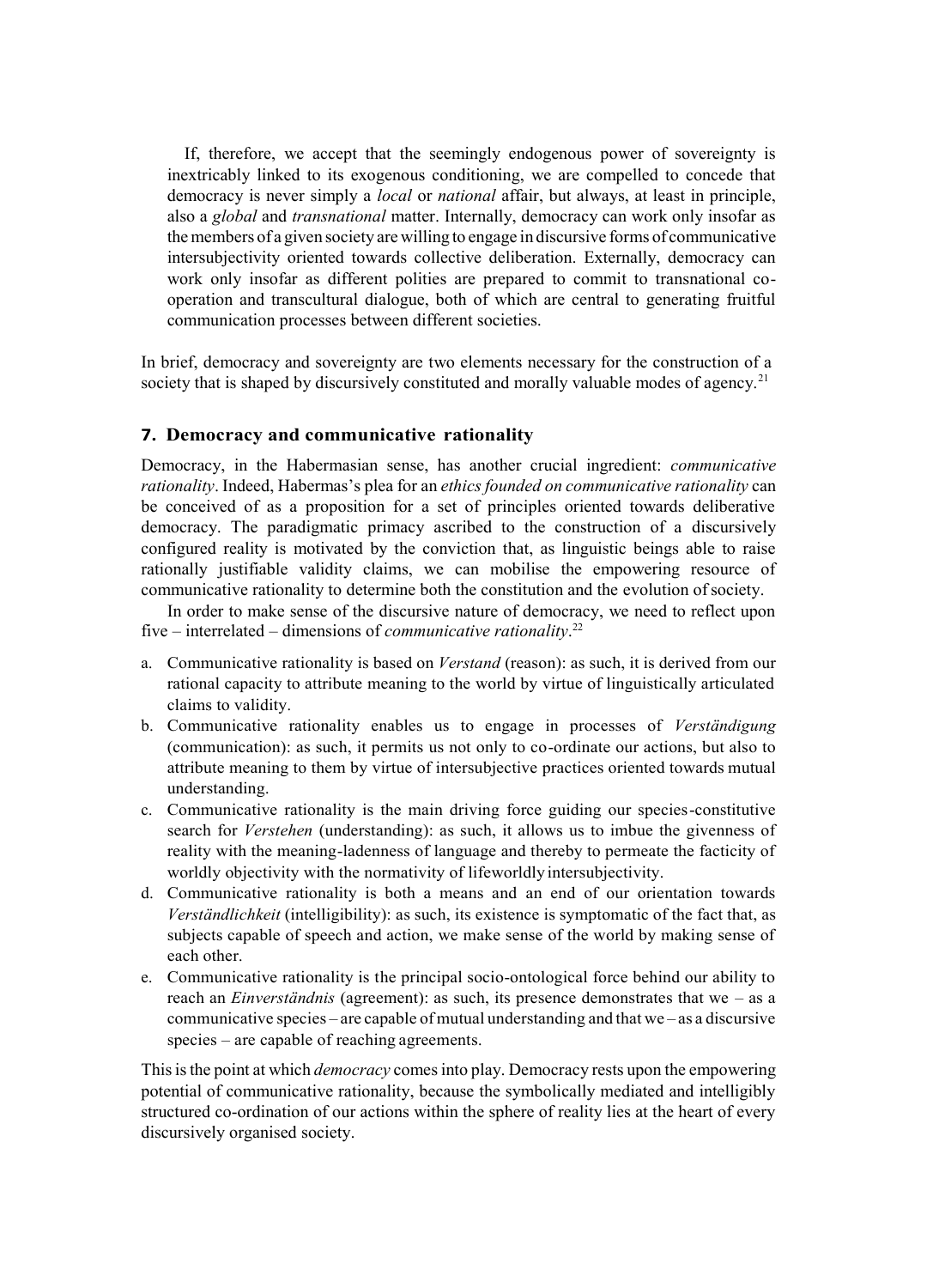- a. Democracy is inconceivable without *Verstand*: in democratic societies, the ultimate resource of justification is not faith but *reason*.
- b. Democracy is unthinkable without *Verständigung*: in democratic societies, the ultimate resource of argumentation is not monologue but *dialogue*.
- c. Democracy isimpossible without*Verstehen*: in democratic societies, the ultimate resource of signification is not the acceptance of facticity but the struggle over *normativity*.
- d. Democracy is unimaginable without*Verständlichkeit*:in democratic societies, the ultimate resource of action co-ordination is not egotistic self-referentiality but mutual *intelligibility*.
- e. Democracy is unimaginable without *Einverständnis*: in democratic societies, the ultimate resource of both small-scale and large-scale organisation is not violence but the search for *agreements*, including – if necessary – the agreement todisagree.

In short, deliberative democracy and communicative rationality are two mutually inclusive conditions for the understanding-oriented co-existence of interdependent subjects.<sup>23</sup>

#### **8. Democracy and regulation**

It would be overly optimistic to suggest that the running of democracy is driven by exclusively empowering – notably, deliberative, communicative and discursive – forces. In fact, one of the less obvious dimensions of democracy is its *regulative* function (see Habermas, 1994, p. 138), which may be perceived as ambivalent in that it contains both positive and negative aspects:

- On the *positive* side, the regulative function of democracy is illustrated in the fact that its existence allows for the establishment of relatively *predictable* – and, thus, fairly stable – forms of both small-scale and large-scale social interaction.
- On the *negative* side, the regulative function of democracy is reflected in the fact that its existence can trigger inconveniently *rigid* – and, hence, excessively synchronised – forms of both small-scale and large-scale social interaction.

If 'morality and law both serve to regulate interpersonal conflicts' (*ibidem*, p. 138) and if 'both are supposed to protect the autonomy of all participants and affected persons equally' (*ibidem*, p. 138), a key function of democracy consists in organising human life forms in terms of both micro-sociological concerns, arising from people's tangible experiences of *Gemeinschaft*, and macro-sociological issues, emerging frompeople'sintangible experiences of *Gesellschaft*. The validity claims of moral commands raised in the lifeworld (see *ibidem*, p. 139) and the legitimacy claims of legal norms imposed upon ordinary actors by the system (see *ibidem*, p. 139) form a dual regulative totality that permeates the praxeological horizon of every modern democracy.

Democracy, then, is not only a 'legislative practice of justification' (*ibidem*, p. 139), but also a regulative process of normalisation. Just as 'different types of reason' (*ibidem*, p. 139) can be brought forward to make a case for a particular kind of legislation, different collective strategies can be employed to shape the development of a given society by specific patterns of regulation. Indeed, what manifests itself in the functional interdependence of legislative practices of justification and regulative practices of normalisation is the intertwinement of validity and normativity: rationally justified claims to validity that are aimed at equipping a collective entity with a framework of legislative regularity express a demand for normativity, without which there would be no meaningful organisation of society.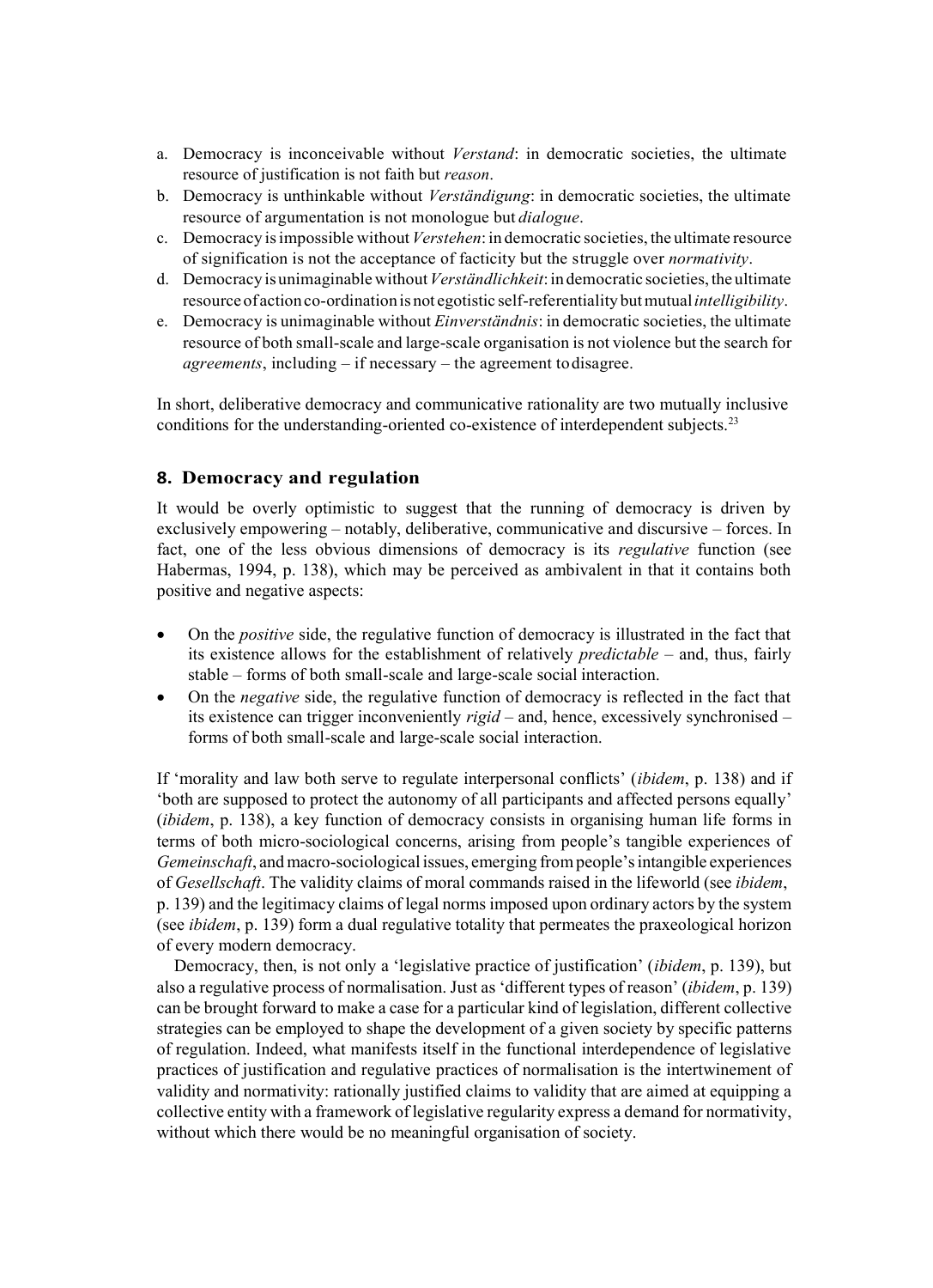In this sense, 'law has a more complex structure than morality' (*ibidem*, p. 139): whereas the latter serves to regulate people's interactions in the concrete realm of *Gemeinschaft*, the former operates as a legislative umbrella that stipulates people's interactions in the abstract realm of *Gesellschaft*. The distinctive power of democracy, in this context, is its capacity to make both ordinary claims to moral validity and institutional claims to judicial legitimacy subject to critical scrutiny by virtue of communicative rationality. In a democratic society, understood in the Habermasian sense, it is not the *forceful force of symbolic or physical violence* but, on the contrary, the *forceless force of the better argument* which gives *validity* to moral patterns of justification as well as *legitimacy* to legislative patterns of normalisation.<sup>24</sup> In short, an important function of democracy is to guarantee the *regulation* of society – not by relying upon arbitrary forms of authority, but by drawing upon communicative rationality. Hermeneutically equipped entities capable of speech and action can determine the course of history by mobilising the discursive resources inherent in linguistically mediated practices of intersubjectivity.<sup>25</sup>

#### **9. Democracy and will-formation**

The construction of democracy is inextricably linked to the formation of both individual and collective *wills*. Put differently, democratic power is expressed in*will power*. Yet, democratic and non-democratic modes of will-formation are fundamentally different in the following sense:

- In the former, every member of society has the right to express their opinion and, consequently, to participate in both private and public debates.
- In the latter, some members or groups of society may be excluded from collective decision-making processes on relatively arbitrary – for example, economic, ideological, religious, cultural, ethnic, 'racial' or gender-specific – grounds.

The universal right to be directly and actively involved in collective processes of willformation, then, is a *sine qua non* of genuine articulations of democracy – notwithstanding the question of whether they are supposed to operate as models of deliberative or representative participation. Collective processes of democratic will-formation, however, are far from straightforward and can be successful only to the extent that people are able to question – that is, both to recognise and to relativise – the perspectival determinacy oftheir claims to discursive validity.

Thus the opinion- and will-formation of the democratic legislature depends upon *a complicated network of discourses and bargaining* – and notsimply on moral discourses. And unlike the clearly focused normative validity claim of moral commands, the legitimacy claim of legal norms – like the legislative practice of justification itself – is supported by *different types of reason*.

(Habermas, 1994, p. 139, italics added)

In other words, what we, as critical theorists of democracy, need to examine are the sociological implications of the fact that collective will-formation – as a process based on discursive negotiation and consensus-oriented communication – constitutes a normative challenge that requires actors who participate in practices of argumentation to *transcend* the perspectival determinacy of their claims to validity by engaging in the dialogical exercise of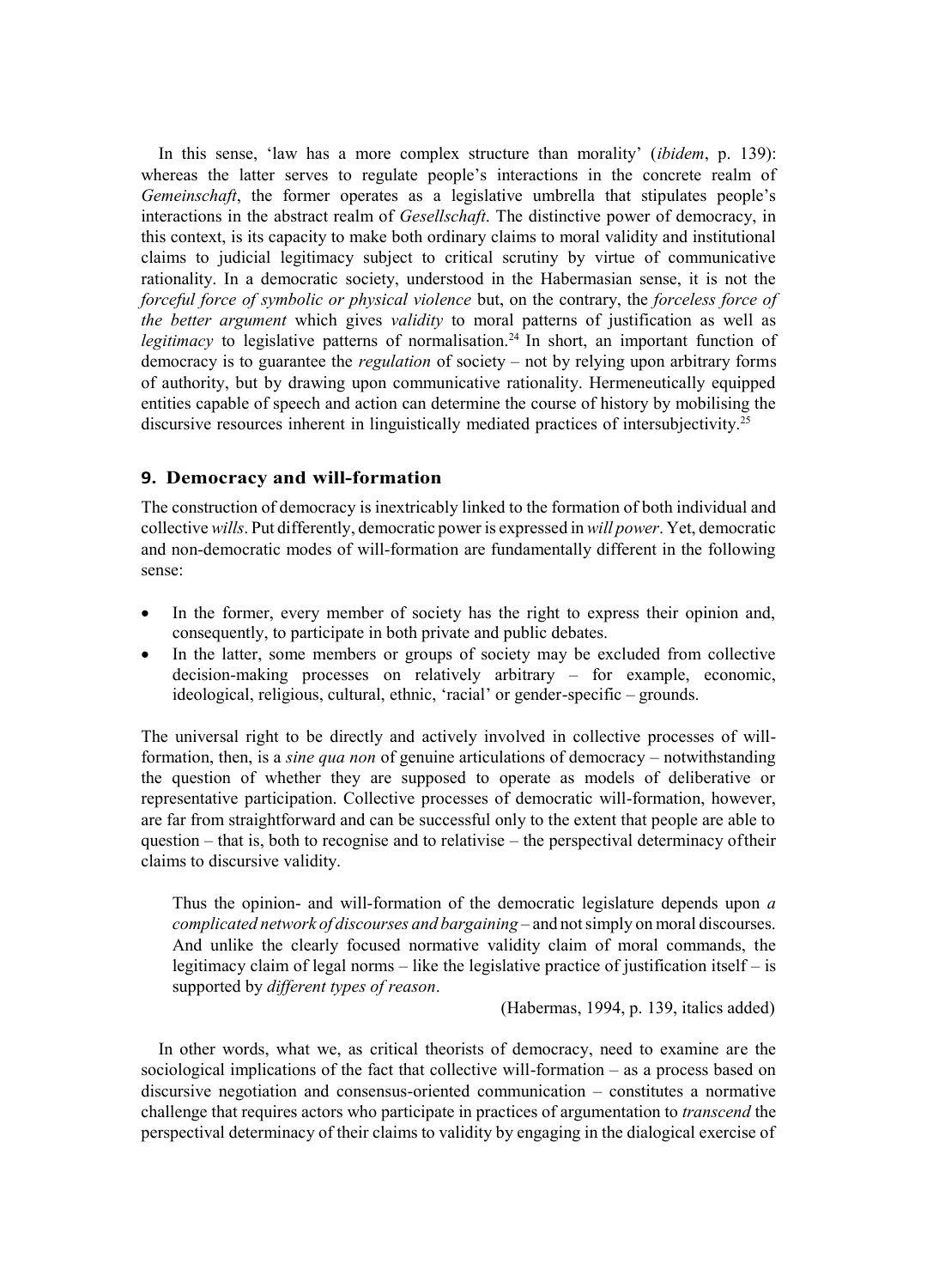communicative intersubjectivity. *Different people* with *different backgrounds, standards, principles and convictions* will mobilise *different types of reason* to describe, to analyse, to interpret, to explain and to assess *different kinds of situation*. The world of reason cannot be dissociated from the realm of experience. The manifold ways in which communicative actors make rational judgements are inevitably shaped by the normative standards to which they are exposed, and by the socio-culturally specific horizons in which they are embedded, when experiencing both the material and the symbolic dimensions of their lifeworlds. Collective will-formation is always a matter of social life-formation: what we want and how we decide is contingent upon what we have learned to want and how we have learned to decide. Our discursive problematisation of the world cannot be separated from our assimilative, adaptive and purposive immersion in the lifeworld.

To accept that in democratic systems'all government is by the people' (Habermas, 2001b, p. 768; cf. Ferrara, 2001) means to do justice to the fact that 'all society is by the people'. From a democratic point of view, those who make up society should also be those who decide over the context-laden roles of both the individual and the collective aspects of their everyday reality. Will-formation, in the democratic sense, is not a privilege of those who govern society 'from above', through the systemic force of the state, but, rather, a right of those who build society 'from below', through the communicative force of the lifeworld. Hence, 'the discourse-theoretic interpretation of the democratic self-constitution of the constitutional state *[Verfassungsstaat]*' (Habermas, 2001b, p. 776) concerns not only the systemic sphere of administrative structures put in place to determine the development of society 'from above', through processes of 'functional integration' (see Susen, 2007, pp. 67–68, 237), but also the ordinary sphere of communicative interactions whose linguistic resources are mobilised to shape the development of society 'from below', through processes of 'social integration' (see *ibidem*, pp. 67, 68, 69, 70, 71, 237, 258). In brief, collective willformation cannot dispense with the communicative practices accomplished by human actors, whose quotidian performances are mediated by linguistically organised processes.<sup>26</sup>

#### **10. Democracy and constitutional law**

As elucidated above, democracy has a regulative function: democratic institutions and democratic practices allow for the regulation – and, thus, for the normalisation – of the interactions taking place between members of a given society. In the context of modern society, the institutional inscription of practical prescriptions into consolidated democracies reflects the systemic necessity to solidify interactional regularity through the consolidation of normative frameworks founded on *constitutional legality*. From a Habermasian point of view, the complementary connection between morality and law (see, for example, Habermas, 1994, pp. 139–141) is entrenched in the tension-laden relationship between lifeworld and system, $27$  for the institutionalisation of legislative arrangements cannot be divorced from the socialisation processes of communicatively sustained engagements. If we regard 'positive law as a functional complement to morality' (Habermas, 1994, p. 140), then we locate the abstract superstructure of legislative imperatives in the concrete infrastructure of communicative practices.

Yet, not only is there an intimate link between the rule of law and everyday intelligibility, but, in addition, there is an 'internal relation between the rule of law and democracy' (*ibidem*, p. 141). Just as regulative processes of formal legislation are anchored in communicative processes of informal co-operation, the long-term acceptability of the rule of law depends on its capacity to gain legitimacy through democratic procedures based on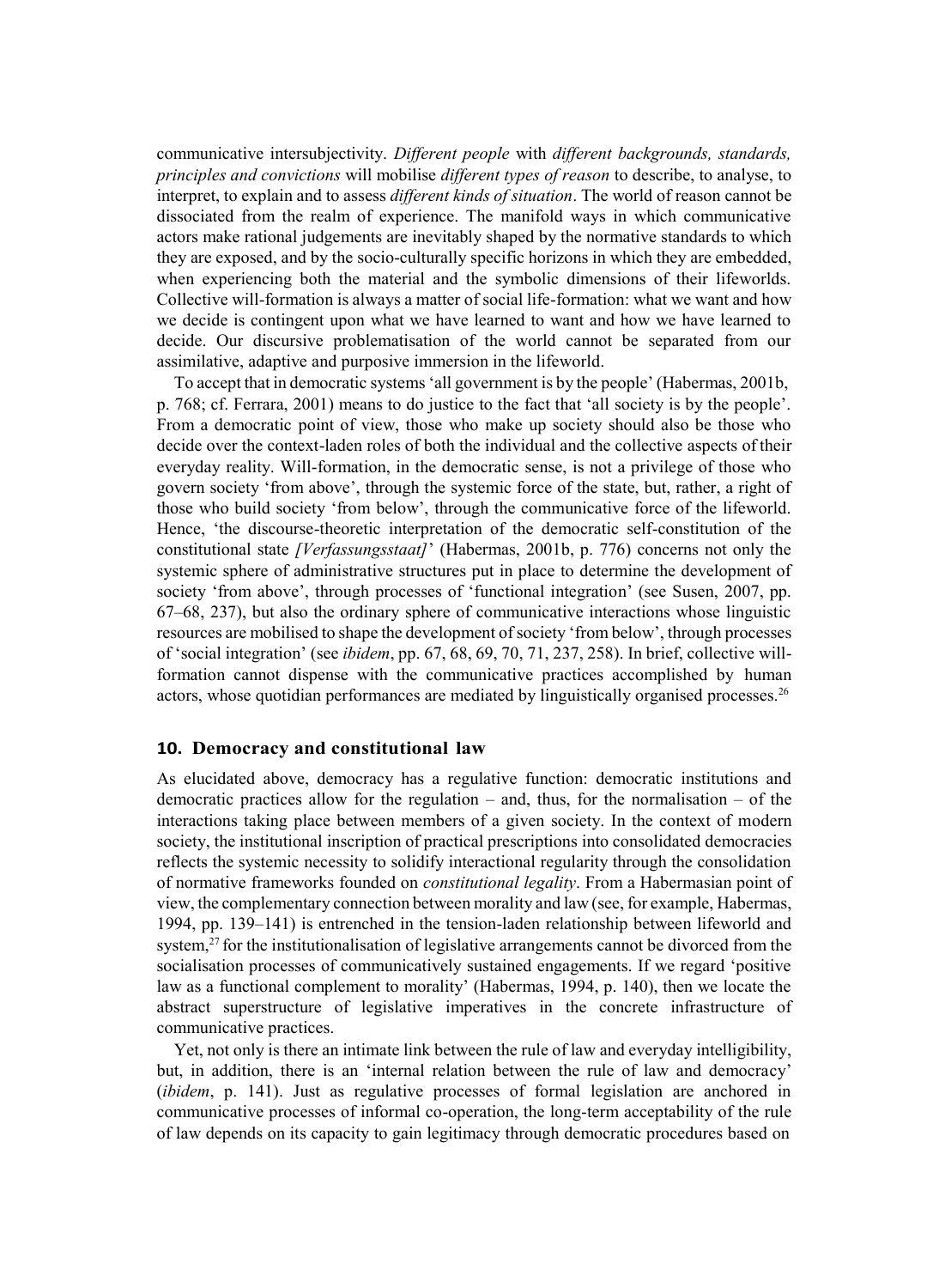transparency, accountability and reasonability. As Habermas reminds us, '[l]ike morality, so also legitimate law protects the equal autonomy of each person: no individual is free so long as all persons do not enjoy an equal freedom' (Habermas, 2001b, p. 779). Put differently, private and civic autonomy are complementary and mutually dependent elements of constitutionally legitimated democracies and democratically legitimated constitutions: '[t]he interdependence of constitutionalism and democracy comes to light in this complementary relationship between private and civic autonomy: each side is fed by resources it has from the other' (*ibidem*, p. 780).

If the *Dasein* (being-there) of every member of humanity cannot be detached from the *Miteinandersein* (being-with-one-another) experienced by all members of society, then the affirmation of personal autonomy is contingent upon the assertion of civic autonomy. It is the function of constitutional law to ensure that individual self-government and collective self-government co-exist as two complementary preconditions for the attainment of political legitimacy within democratically organised societies.<sup>28</sup>

#### **Conclusion**

As illustrated in the previous analysis, Habermas's concern with democracy is inseparably linked to his interest in language. This chapter has aimed to demonstrate that ten elements are particularly important to Habermas's multifaceted account of democracy: (1) deliberation, (2) reciprocity, (3) self-determination, (4) citizenship, (5) the state, (6) sovereignty, (7) communicative rationality, (8) regulation, (9) will-formation and (10) constitutional law. From a Habermasian point of view, the construction of an emancipatory society is inconceivable without the sustained attempt to bring about a solid form of democracy based on the deliberative power that is embedded in people's communicative capacity. Subjects capable of speech and action are equipped with the competence to take both individual and collective decisionsthat are derived from intersubjective processes of reflection, justification and deliberation. The preceding enquiry has sought to identify the principal components underlying Habermas's conception of democracy. This concluding section endeavours to address a number of issues that arise when confronted with the task of assessing both the validity and the usefulness of Habermas's communication-theoretic account of democracy. Following the structure of the foregoing study, these issues can be summarised as follows:

- 1. There is no democracy without processes of *deliberation*. It is far from clear, however, to what extent *direct and deliberative*models of democracy are viable in large-scale societies, which – owing to their demographic and systemic complexity – tend to rely on *indirect and representative* forms of political participation.
- 2. There is no democracy without both dynamics and structures of *reciprocity*. It is not obvious, however, to what extent asymmetrical and power-laden modes of reciprocity can be challenged in order to build a society in which fundamental sociological variables – such as class, ethnicity, gender, age and ability – cease to have both a determining and a detrimental impact upon the political agendas set under the banner of democracy.
- 3. There is no democracy without the possibility of *self-determination*. It remains open to scrutiny, however, to what extent it is achievable to grant every individual or collective actor not only the *formal right* to, but also the *substantive resources* for, autonomy, selfgovernment and self-realisation– especiallyinlight ofthe factthatbehavioural,ideological and institutional patterns are shot through with power relations.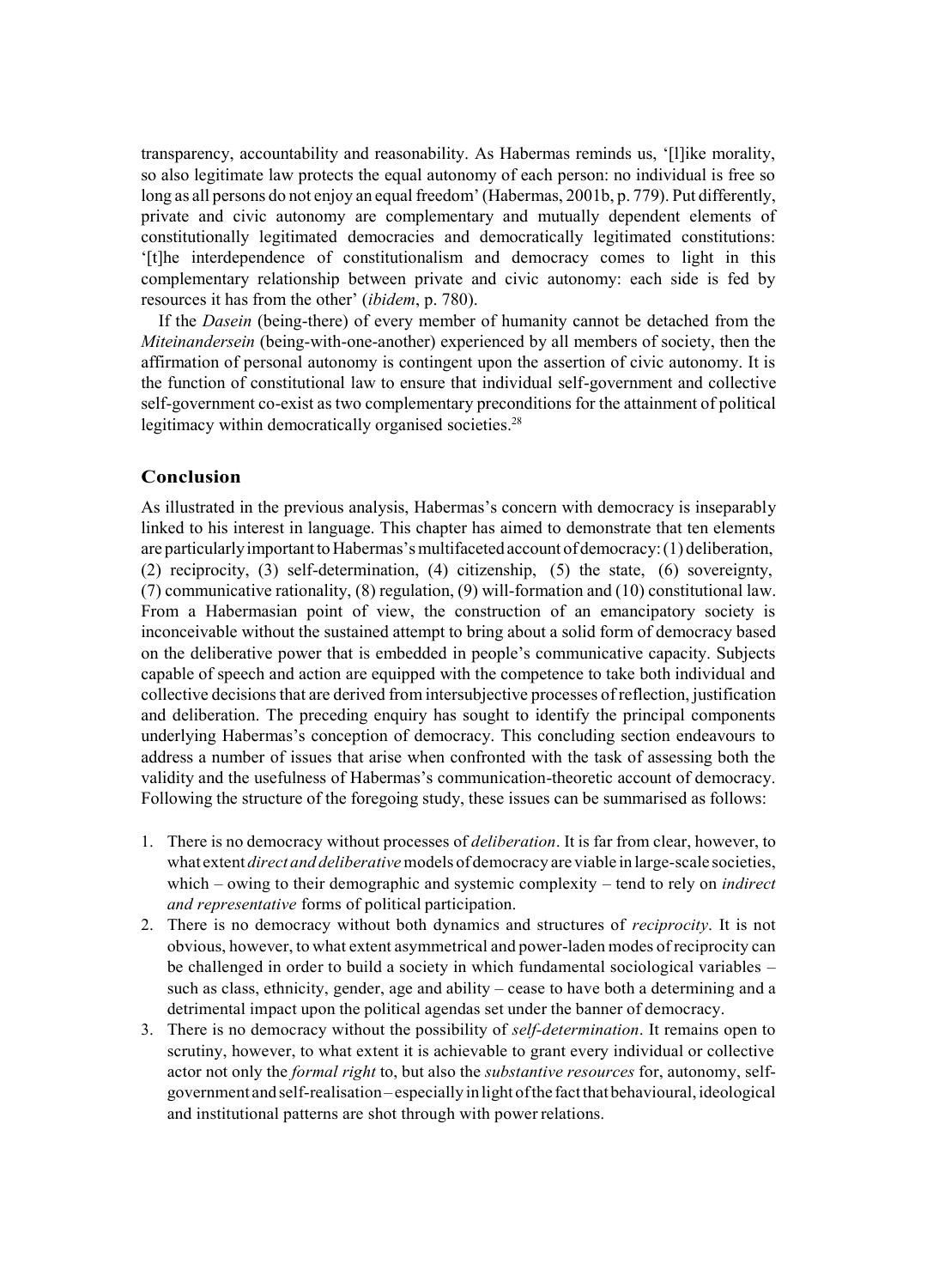- 4. There is no democracy without *citizenship*. It is a matter of debate, however, to what extent it is feasible to strike a healthy balance between, on the one hand, *rights and entitlements*  and, on the other hand, *duties and obligations* – notably in societies that are characterised by high levels ofinternal cultural diversity and, hence, by advanced degrees ofbehavioural, ideological and institutional heterogeneity.
- 5. There is no democracy without a *state* at least not in large-scale societies. One of the key issues that remain crucial in this respect, however, is the question of the extent to which it may be both viable and desirable to create a society whose members are capable of coordinating their actions and managing their affairs*without*relying on an institutional entity equivalent to a state or a polity. The question, then, is not simply to what degree and in which specific areas ofsocial life the state should, orshould not, have the right to intervene; more fundamentally, the question is whether or not, in the course of human history, the consolidation of a highly differentiated society*without* a polity can be considered a realistic possibility.
- 6. Thereisnodemocracywithout*sovereignty*.Irrespective ofwhetherwe reflectonindividual or collective, internal or external, real or imagined forms of sovereignty, it is far from evident, however, to what extent, in a global network society, actors have the potential, let alone the factual, power to make decisions as genuinely autonomous entities. In an age of increasing interconnectedness, the pivotal sources of agency appear to have shifted from a hitherto self-empowered humanity to an assemblage of constantly changing parameters of performativity, with no sense of direction, let alone an underlying teleology.
- 7. There is no democracy without *communicative rationality*. To be exact, the socioontological forces of *Verstand* (reason), *Verständigung* (communication), *Verstehen*  (understanding), *Verständlichkeit* (intelligibility) and *Einverständnis* (agreement) play a foundational role in the construction of democracy. No less central, however, is the function of seemingly uncomfortable – yet, vastly influential – elements of democracy, such as the following: (a) not only belief and faith, but also madness and fanaticism; (b) not only miscommunication, but also silence and disengagement; (c) not only misunderstanding, misinterpretation and misconception, but also confusion, perplexity and bewilderment; (d) not only unintelligibility, incomprehensibility and obscurity, but alsomisrepresentation,distortionandmanipulation;(e)notonlydisagreement,discrepancy and controversy, but also rupture, friction and hostility.
- 8. There is no democracy without *regulation*. The question that poses itself in this context, however, is to what extent democratically controlled processes of regulation can be converted into oppressivemechanisms of normalisation, habitualisation and disciplination capable of undermining human empowerment, autonomy and self-realisation.
- 9. There is no democracy without *will-formation*. The mere fact that, in democratic societies, subjects capable of speech and action are engaged in processes of opinion- and willformation, however, does notreveal anything about the extent to which their views, beliefs, judgements and decisions are universally defensible, rather than applicable only to the limited horizon of context-specific modes of individual or collective agency. The construction of *value-laden*, *meaning-laden*, *perspective-laden*, *interest-laden*, *powerladen* and *tension-laden* realities manifests itself in the emergence of normativities, reflecting the contestability that inhabits symbolically mediated life forms as they evolve throughout history.
- 10. There is no democracy without *constitutional law –* at least not in highly differentiated societies*.* The fact that something is legal, however, does not make it legitimate. Constitutional legality is by no means a guarantee of social, political or moral legitimacy.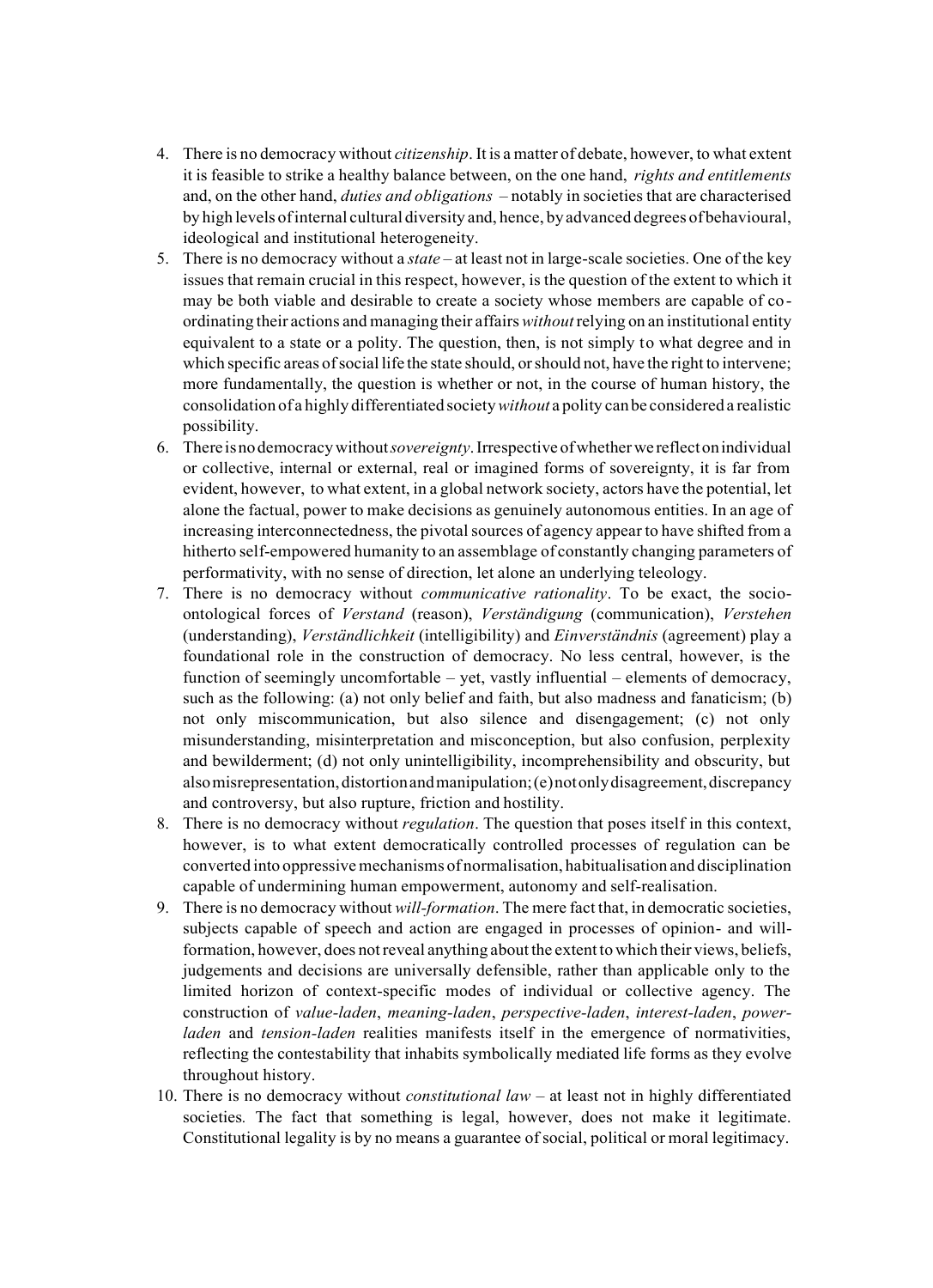What is more, grass-roots democracy can dispense with the formalised rules, criteria and standards that are imposed 'from above' by constitutionally founded systems of legality. Genuine democracy is not simply a matter of imposing the lawfulness of procedural politics upon the relative arbitrariness of everyday occurrences; rather, it involves the challenge of ensuring that those whose lives are shaped  $-$  if not governed  $-$  by customs, conventions and principles are not only *entitled* but also *empowered* to negotiate – and, if necessary, to define – the normative parameters underlying their existence *themselves*.

#### **Notes**

- 1 See, for instance: Brookfield (2005); Conover & Searing (2005); Cooke (2000); Eriksen & Weigård (2003); Festenstein (2004); Günther (1998); Habermas (1996 [1992]-b); Habermas (1998b); Habermas (2005); Janssen & Kies (2005); Johnson (1993); Pellizzoni (2001); Power (1998); Sintomer (1999); Susen (2009a); Susen (2010c: 110–111, 116–117); Young (1997b).
- 2 On *the 'linguistic turn'*,see, for example: Apel (1976); Bohman (1996); Bourdieu (1982); Bourdieu (1992); Bourdieu(1993[1984]); Fairclough (1995); Fillmore (1985);Gebauer(2005);Goldhammer (2001); Habermas (1988 [1967/1970]); Habermas (1976); Hacking (1975); Hacking (1982); Jäger (2002); Kirk (1997 [1994]); Krämer (2002); Krämer & König (2002); Lafont (1993); Lafont (1997); Lafont (1999 [1993]); Lee (1992); May (1996); Rigotti (1979); Rorty (1967a); Rorty (1967b); Rossi-Landi (1974 [1972]); Schöttler (1997); Susen (2007: chapters 1–4); Susen (2009a); Susen (2010c); Susen (2013a); Susen (2013c); Susen (2013d); Susen (2013e); Susen (2015a: 34, 244, 288 n. 159); Taylor (1991 [1986]); Wellmer (1977 [1976]).
- 3 On *Habermas's conception of 'postmetaphysical thinking'*, see, for instance: Habermas (1987 [1985]); Habermas (1992 [1988]); Habermas (2004). Cf. Rorty (1967b).
- 4 On *the relationship between democracy and deliberation*, see, for example: Brookfield (2005); Conover &Searing (2005); Cooke (2000); Eriksen & Weigård (2003); Festenstein (2004); Günther (1998); Habermas (1996 [1992]-b); Habermas (1994: 137); Habermas (1998b); Habermas (2005); Janssen & Kies (2005); Johnson (1993); Pellizzoni (2001); Power (1998); Sintomer (1999); Susen (2009a); Susen (2010c: 110–111, 116–117); Young (1997b).
- 5 On *the link between 'validity claims' and 'legitimacy claims'*, see, for instance: Susen (2007: 248, 253, 257, 263, 286); Susen (2009b: 99, 100, 102, 103, 105, 113, 114, 115, 117, 119); Susen (2010c: 104, 106, 108, 109, 110, 111, 112, 114, 115, 116); Susen (2011b: 46, 55, 57, 58); Susen (2011c: 49, 53, 57, 60, 63, 64, 69, 70, 71, 75, 77, 80, 82); Susen (2013d: 200, 213, 218, 235 n. 87); Susen (2013e: 330, 331); Susen (2014b: 91, 92, 94, 95, 96, 97, 99, 100).
- 6 On *the relationship between democracy and reciprocity*, see, for example: Habermas (1994: 141); Habermas (2005: 384); Susen (2007: 23, 41, 51, 52, 72, 81, 84, 90, 91, 118, 124, 193, 194, 198, 201 n. 84, 311); Young (1997a).
- 7 On this point, see, for instance, Susen (2010a: 151–158, 198–208). See also, for instance: Browne & Susen (2014); Holloway & Susen (2013); Susen (2008a); Susen (2008b); Susen (2009a); Susen (2010d); Susen (2011b); Susen (2012a); Susen (2013d); Susen (2013e); Susen (2014a).
- 8 Italics added to '*self-determination*' and '*self-direction*'; '*sovereign territorial state*' is italicised in the original version.
- 9 On *the concepts of 'indeterminacy' and 'autonomy'*, see Susen (2015a: esp. Chapter 4 and Chapter 5, respectively).
- 10 See Susen (2007: esp. Chapter 10). See also, for example: Boltanski, Honneth & Celikates (2014 [2009]); Boltanski, Rennes & Susen (2010); Boltanski, Rennes & Susen (2014 [2010]); Holloway & Susen (2013); Susen (2009a); Susen (2010c); Susen (2011a); Susen (2012b); Susen (2013d); Susen (2013e); Susen (2014 [2012]); Susen (2015b); Susen (2017).
- 11 On *the relationship between democracy and self-determination*, see, for example: Browne & Susen (2014); Habermas (2003: 88–89); Holloway & Susen (2013); Preuss (1998: 331); Susen (2008a); Susen (2008b); Susen (2009a); Susen (2010a: 151–158, 198–208); Susen (2010d); Susen (2011b); Susen (2012a); Susen (2013d); Susen (2013e); Susen (2014a); Young (1997b).
- 12 On this point, see Susen (2010b: 262–265) and Susen (2015a: Chapter 5). See also Marshall (1964 [1963]), Marshall (1981) and Turner (2009).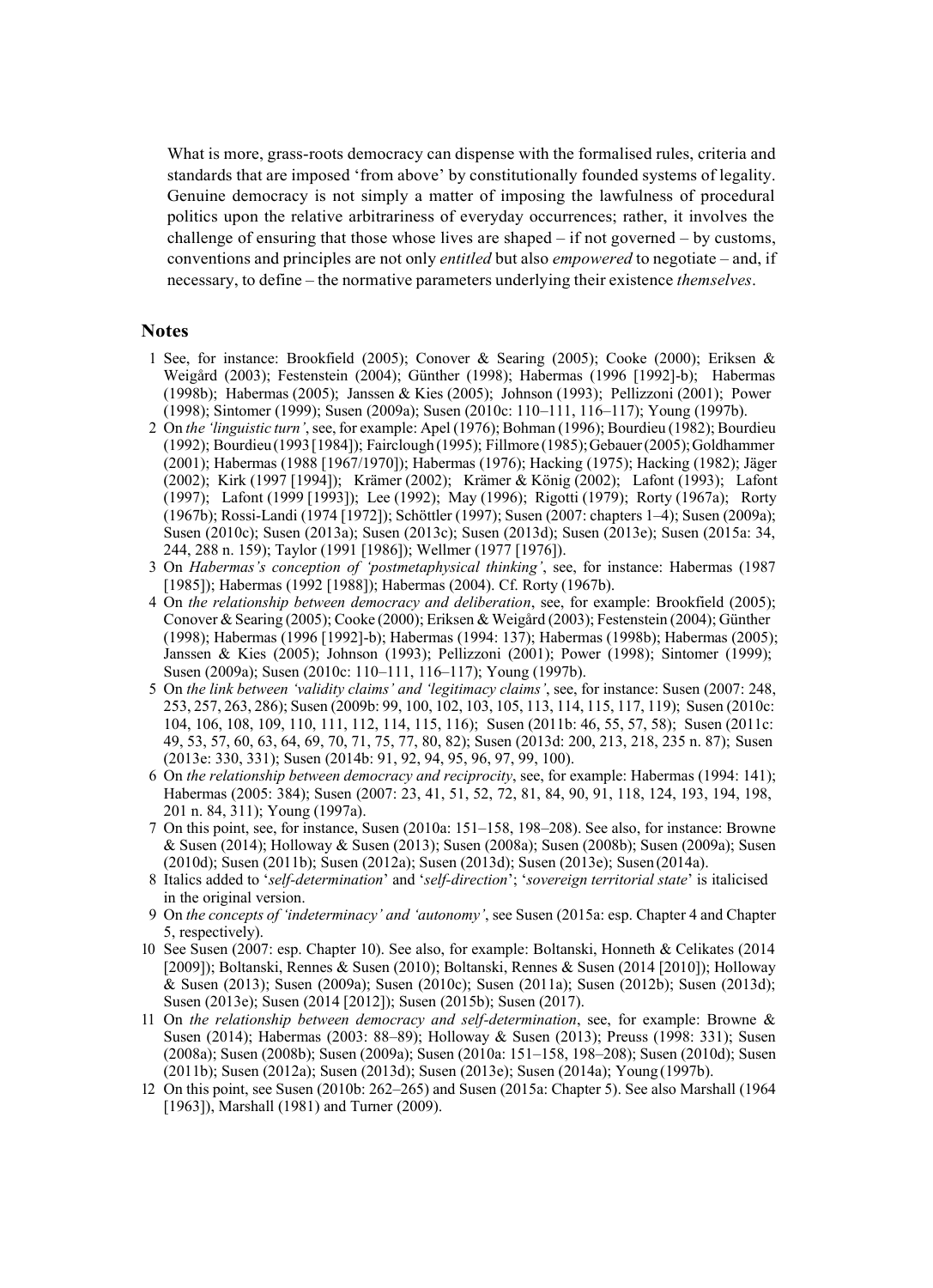- 13 On this point, see Susen (2010b: 265–268, 271–274) and Susen (2015a: Chapter 5). See also, for instance, Young (1994 [1989]), Young (1997a) and Young (1997b).
- 14 Mann (1994 [1987]: 63). On this point, see also, for example: Basconzuelo, Morel & Susen (2010a); Basconzuelo, Morel & Susen (2010b); Susen (2010a); Susen (2015a: 127, 173, 174, 175, 177, 190, 207, 212, 216, 221, 222, 226, 274, 276).
- 15 On *the concept of neoliberalism*, see, for example: Berberoglu (2010); Browne & Susen (2014); Davies (2014); Harvey (2006); Marcos (1997); Outhwaite (2006: esp. Part I); Soederberg, Menz & Cerny (2005); Susen (2010b: 260–262); Susen (2012a); Susen (2015a: esp. Chapter 3 and Chapter 5).
- 16 On *the concept of globalisation*, see, for example: Amin-Khan (2012); Axford (2013); Bauman (1998); Bhambra (2007); Centeno & Cohen (2010); Chirico (2013); Dicken (2011 [1986]); Drake (2010); Featherstone, Lash & Robertson (1995); Franklin, Lury & Stacey (2000); Fraser (2007b); Hirst & Thompson (1995); Hirst & Thompson (1996); Hoogvelt (1997); Lash & Lury (2007); Martell (2010); Mayo (2005); Mittelman (1996); Mouzelis (2008: 159–161); Nederveen Pieterse (1995); Outhwaite & Ray (2005); Paulus (2001: 745); Petrella (1996); Piketty (2013); Redner (2013); Ritzer (2013 [1993]); Robertson (1995); Sassen (2004); Sklair (1995 [1991]); Sloterdijk (2013 [2005]); Susen (2010a: 182–197); Susen (2010b: 260–262); Susen (2015a: esp. Chapter 3); Tomlinson (1999); Williams, Bradley, Devadson & Erickson (2013).
- 17 On *the concept of multiculturalism*, see, for example: Barry (2001); Chevallier (2008 [2003]); Crowder (2013); Jullien (2014 [2008]); Kelly (2002); Khory (2012); Kymlicka (2005); Kymlicka (2007); Kymlicka & He (2005); Lutz, Herrera Vivar & Supik (2011); Modood (2013 [2007]); Nemoianu (2010); Parekh (2008); Phillips (2007); Schweppenhäuser (1997); Susen (2010a: 204– 208); Susen (2010b: 260–262, 271–274); Susen (2013b: 93, 97, 100 n. 35); Susen (2015a: Chapter 5); Taylor & Gutmann (1992); Yar (2001).
- 18 On *the relationship between democracy and citizenship*, see, for example: Archibugi (2008); Bridges (1994); Crouch, Eder & Tambini (2001); Delanty (2000); Fraser (2007a); Habermas (2003: 88); Hutchings & Dannreuther (1999 [1998]); Isin (2000); Janoski (1998); Mann (1994 [1987]); Marshall (1964 [1963]); Marshall (1981); Mayo (2005); Miller (1993); Mouffe (1993); Smith (2007); Susen (2010b: 260–262, 262–265, 265–268, 271–274); Taylor (1989); Turner (1994 [1990]: 202); Turner (2009: 68); Vandenberg (2000); Young (1994 [1989]).
- 19 On *the relationship between democracy and the state*, see, for example: Anderson (1986); Armaline, Glasberg & Purkayastha (2014); Baraith & Gupta (2010); Boyer & Drache (1996); Chernilo (2007); Chernilo (2008); Crouch, Eder & Tambini (2001); Cudworth, Hall & McGovern (2007); Dunn (2000); Evans, Rueschemeyer & Skocpol (1985); Gill (2003); Habermas (1996 [1992]-a); Habermas (1999); Habermas (2001 [1998]); Habermas (2003: 89); Hall (1986); Hall (1994); Hall & Ikenberry (1989); Hay, Lister & Marsh (2006); Held (1991); Held (1995); Held (1985 [1983]); Hirst & Thompson (1995: 410); Jessop (2007); Keane (1988); King & Kendall (2004); Lachmann (2010); Pierson (2004 [1996]); Poggi (1978); Poggi (1990); Reid, Gill & Sears (2010); Skinner (1989); Skinner & Stråth (2003); Sørensen (2003); Thornhill (2013); van Creveld (1999); Wertheim (1992).
- 20 On this point, see, for instance: Habermas (1984 [1976]); Habermas (2001 [1984]-b); Habermas (2001 [1984]-c); Habermas (2001 [1984]-d). See also, for instance: Heath (1998); Ilting (1990 [1982]); Niemi (2005); Susen (2007: 75-95); Thompson (1982); Whitton (1992).
- 21 On *the relationship between democracy and sovereignty*, see, for example: Brittan (1998); Habermas (1987 [1965/1968]: 314); Hinsley (1986 [1966]); Hirst (1997); Hirst & Thompson (1995: 410); Khory (2012); King& Kendall (2004); Krasner (1988); Sassen (1996); Spruyt (1994); Susen (2007: 37, 40, 69, 72, 82, 251).
- 22 Cf. Susen (2013d) and Susen (2013e: 326). Cf. also, for instance, Susen (2007: 20, 49, 51, 52, 53, 54, 67, 69, 70, 72, 86–87, 97 n. 54, 107, 108, 110, 112, 116, 118, 119, 125, 161, 253, 255, 256, 260, 276, 304, 305, 307, 308, 314).
- 23 On *the relationship between democracy and communicative rationality*, see, for example: Abbas & McLean (2003); Apel (1990 [1985]); Benhabib & Dallmayr (1990); Bjola (2005); Breen (2004); Callinicos (1989); Eriksen & Weigård (2003); Gamwell (1997); Grant (2003); Günther (1998); Habermas (1970); Habermas (1985 [1984]); Habermas (1987 [1981]-b); Habermas (1987 [1981] a); Habermas (1990 [1983]); Habermas (2001 [1984]-a); Habermas (2001a); Heath (2001); James (2003); Johnson (1991); McCarthy (1973); Outhwaite (2009 [1994]); Preuss (1998); Steinhoff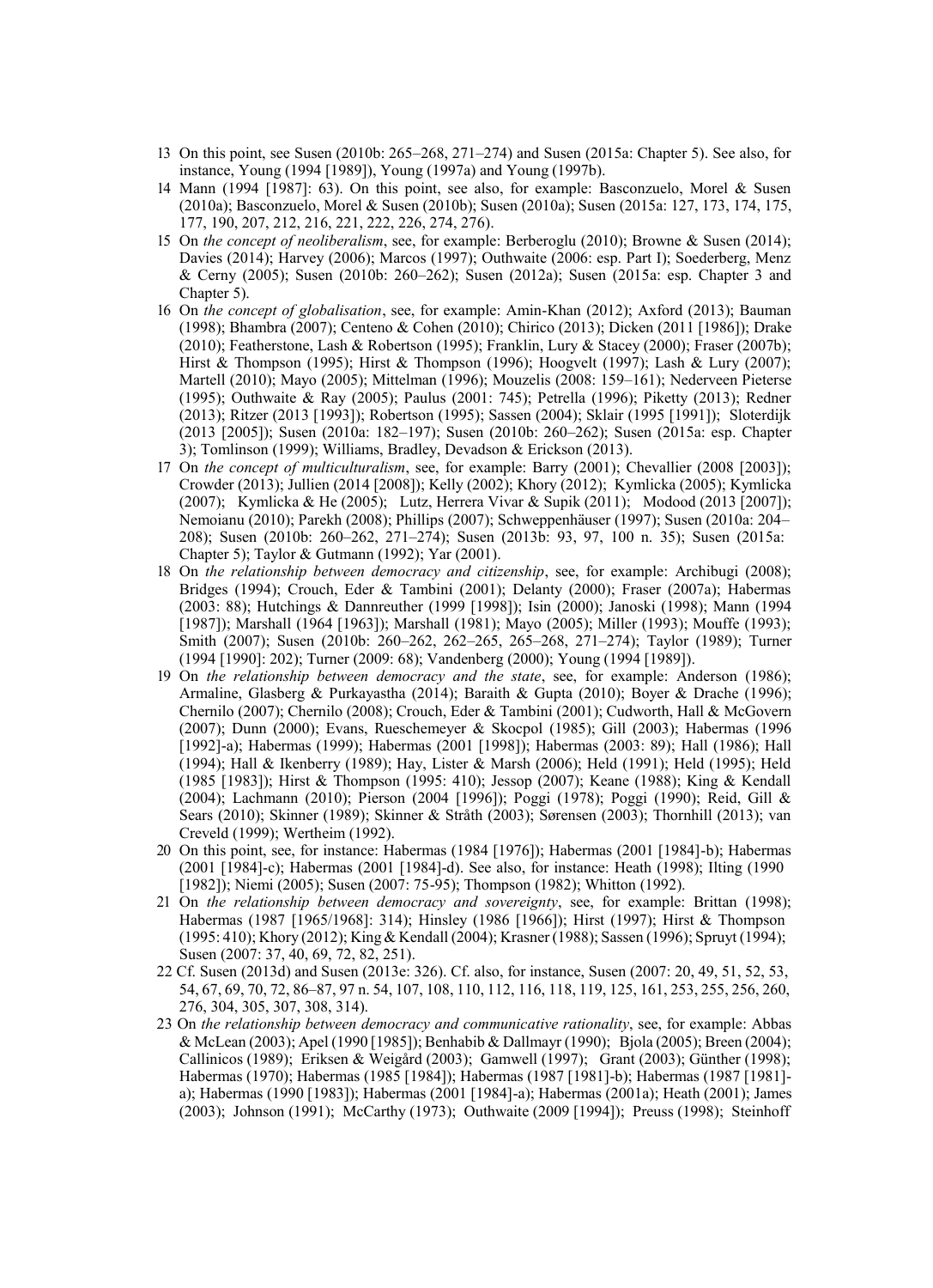(2001); Stryker (2000); Susen (2007: 97 n. 54); Susen (2009a); Susen (2010c); Susen (2013d); Susen (2013e: 326); Thompson (2000); Thompson (1983); Warnke (1995).

- 24 On this point, see, for example: Habermas (2001: 13, 45, 79). See also, for example: Apel (1990 [1985]: 35, 41–42, 50); Ray (2004: 317–318); Susen (2007: 114, 244, 251, 286); Susen (2009: 102–103, 114); Susen (2010: 109, 116); Whitton (1992: 307).
- 25 On *the relationship between democracy and regulation*, see, for example: Black (2000); Black (2001); Deflem (1994a); Deflem (1994b); Habermas (1994: 138–139); Palast, Oppenheim & MacGregor (2002); Starkey (2007); Williams & Matheny (1995).
- 26 On *the relationship between democracy and will-formation*, see, for example: Crouch, Eder & Tambini (2001); Ferrara (2001); Habermas (1994: 139); Habermas (1996 [1992]-a); Habermas (2001b: 768, 776); Mayo (2005); Mouffe (1993); Susen (2007: 116); Williams & Matheny (1995); Vandenberg (2000); Young (1994 [1989]).
- 27 On *Habermas's account of the relationship between 'lifeworld' and 'system'*, see, for example, Susen (2007: 61, 70, 71-73, 239, 245, 246, 305).
- 28 On *the relationship between democracy and constitutional law*, see, for example: Alexy (1998); Black (2000); Black (2001); Deflem (1994a); Deflem (1994b); Ferrara (2001); Guibentif (1994); Günther (1998); Habermas (1996 [1992]-a); Habermas (1998a); Habermas (1998b); Habermas (2001b); Hall (1986); Poggi (1978); Power (1998); Preuss (1998); Rasmussen (1994); Rosenfeld & Arato (1998); Thornhill (2013).

#### **References**

- Abbas, A & McLean, M, 2003, 'Communicative competence and the improvement of university teaching: Insights from the field', *British Journal of Sociology of Education* 24(1), pp. 69–81.
- Alexy, R, 1998, 'Jürgen Habermas's theory of legal discourse' in *Habermas on law and democracy: Critical exchanges*, eds. M Rosenfeld & A Arato, University of California Press, Berkeley, CA, pp. 226–233.
- Amin-Khan, T, 2012, *The post-colonial state in the era of capitalist globalization: Historical, political and theoretical approaches to state formation*, Routledge, New York.
- Anderson, J, ed., 1986, *The rise of the modern state*, Wheatsheaf, Brighton.
- Apel, K-O, ed., 1976, *Sprachpragmatik und Philosophie*, Suhrkamp, Frankfurt am Main.
- Apel, K-O, 1990 [1985], 'Is the ethics of the ideal communication community a utopia? On the relationship between ethics, utopia, and the critique of utopia' in *The Communicative Ethics Controversy*, eds. S Benhabib & F R Dallmayr, MIT Press, Cambridge, MA, pp. 23–59.
- Archibugi, D, 2008, *The global commonwealth of citizens: Toward cosmopolitan democracy*, Princeton University Press, Princeton, NJ.
- Armaline, W T, Glasberg, D S & Purkayastha, B, 2014, *The human rights enterprise: Political sociology, state power, and social movements*, Polity, Cambridge.
- Axford, B, 2013, *Theories of globalization*, Polity, Cambridge.
- Baraith, R S & Gupta, D, eds., 2010, *State and globalization*, Rawat Publications, Jaipur.
- Barry, B, 2001, *Culture and equality: An egalitarian critique of multiculturalism*, Polity, Cambridge.
- Basconzuelo, C, Morel, T & Susen, S, eds., 2010a, *Ciudadanía territorial y movimientos sociales. Historia y nuevas problemáticas en el escenario latinoamericano y mundial*, Ediciones del ICALA, Río Cuarto.
- Basconzuelo, C, Morel, T & Susen, S, 2010b, 'Prólogo' in *Ciudadanía territorial y movimientos sociales. Historia y nuevas problemáticas en el escenario latinoamericano y mundial*, eds. C Basconzuelo, T Morel & S Susen, Ediciones del ICALA, Río Cuarto, pp. 7–10.
- Bauman, Z, 1998, *Globalization: The human consequences*, Polity, Cambridge.
- Benhabib, S & Dallmayr, F R, eds., 1990, *The communicative ethics controversy*, MIT Press, Cambridge, MA.
- Berberoglu, B, ed., 2010 *Globalization in the 21st century: Labor, capital, and the state on a world scale*, Palgrave Macmillan, Basingstoke.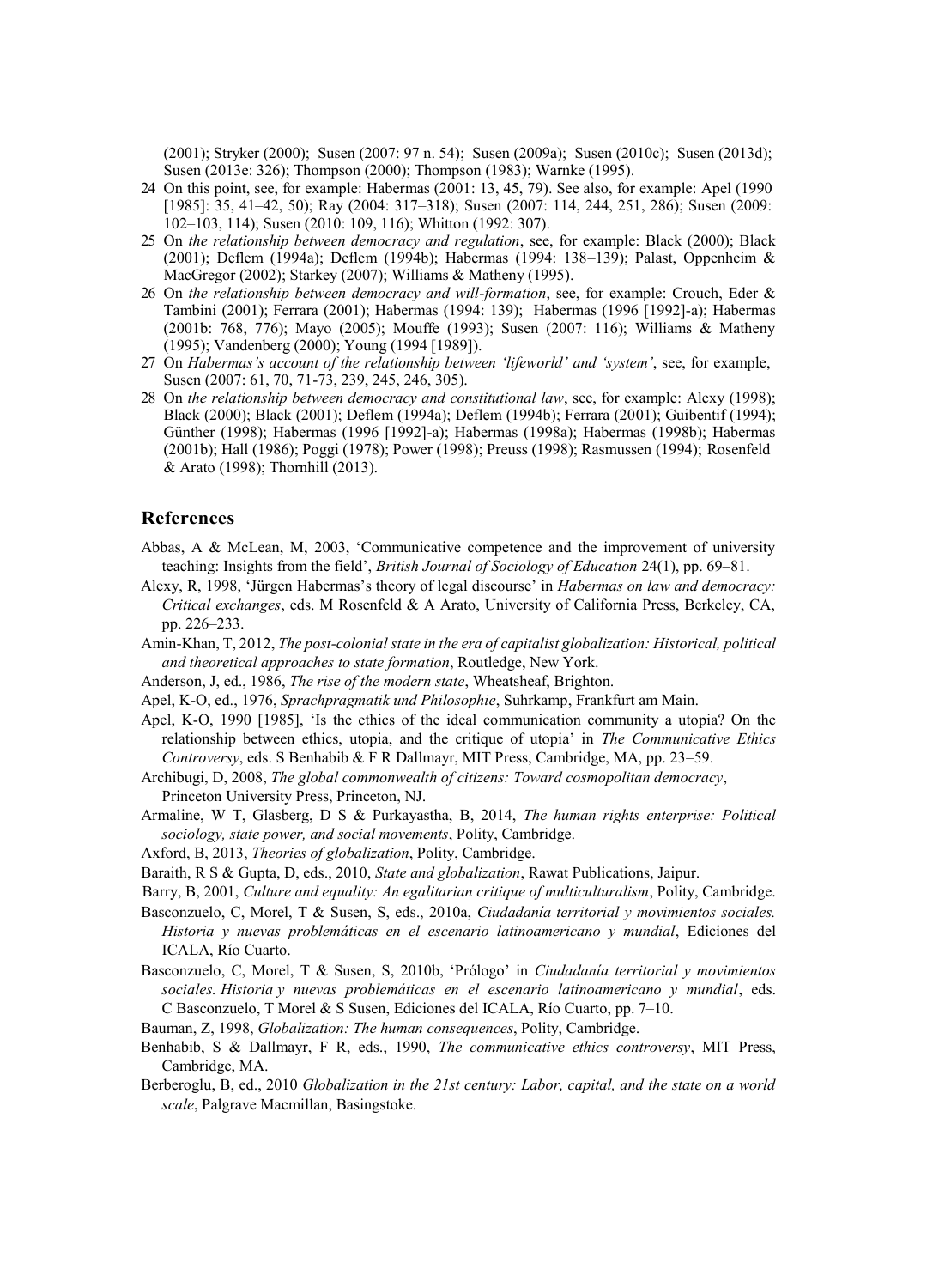- Bhambra, G K, 2007, *Rethinking modernity: Postcolonialism and the sociological imagination*, Palgrave, Basingstoke.
- Bjola, C, 2005, 'Legitimating the use of force in international politics: A communicative action perspective', *European Journal of International Relations* 11(2), pp. 266–303.
- Black,J, 2000,'Proceduralizing regulation: PartI', *Oxford Journal of Legal Studies* 20(4), pp. 597–614.
- Black,J, 2001, 'Proceduralizing regulation: Part II', *Oxford Journal of Legal Studies* 21(1), pp. 33–58.
- Bohman, J, 1996, 'Two versions of the linguistic turn: Habermas and poststructuralism' in *Habermas and the unfinished project of modernity*, eds. M P d'Entrèves & S Benhabib, Polity, Cambridge, pp. 197–220.
- Boltanski, L, Honneth, A & Celikates, R, 2014 [2009], 'Sociology of critique or critical theory? Luc Boltanski and Axel Honneth in conversation with Robin Celikates' in *The spirit of Luc Boltanski: Essays on the 'pragmatic sociology of critique'*, eds. S Susen & B S Turner, tr. S Susen, Anthem Press, London, pp. 561–589.
- Boltanski, L, Rennes, J & Susen, S, 2010, 'La fragilité de la réalité. Entretien avec Luc Boltanski. Propos recueillis par Juliette Rennes et Simon Susen', *Mouvements* 64, pp. 151–166.
- Boltanski, L, Rennes, R & Susen, S, 2014 [2010], 'The fragility of reality: Luc Boltanski in conversation with Juliette Rennes and Simon Susen' in *The spirit of Luc Boltanski: Essays on the 'pragmatic sociology of critique'*, eds. S Susen & B S Turner, tr. S Susen, Anthem Press, London, pp. 591–610.
- Bourdieu, P, 1982, *Ce que parler veut dire. L'économie des échanges linguistiques*, Fayard, Paris.
- Bourdieu, P, 1992, *Language and symbolic power*, ed.J B Thompson, trs. G Raymond & M Adamson, Polity, Cambridge.
- Bourdieu, P, 1993 [1984], 'The linguistic market' in *Sociology in question*, P Bourdieu, tr. R Nice, Sage, London, pp. 78–89.
- Boyer, R & Drache, D, eds., 1996, *States against markets: The limits of globalization*, Routledge, London.
- Breen, K, 2004, '*Understanding Habermas: Communicative action and deliberative democracy*. By Erik Oddvar Eriksen and Jarle Weigård', *German Politics* 13(1), pp. 152–153.
- Bridges, T, 1994, *The culture of citizenship: Inventing postmodern civic culture*, State University of New York Press, Albany.
- Brittan, L, 1998, *Globalisation vs. sovereignty? The European response: The 1997 Rede lecture and related speeches*, Cambridge University Press, Cambridge.
- Brookfield, S, 2005, 'Learning democratic reason: The adult education project of Jürgen Habermas', *Teachers College Record* 107(6), pp. 1127–1168.
- Browne, C & Susen, S, 2014, 'Austerity and its antitheses: Practical negations of capitalist legitimacy', *South Atlantic Quarterly* 113(2), pp. 217–230.
- Callinicos, A, 1989, 'The limits of communicative reason' in *Against postmodernism: A Marxist critique*, A Callinicos, Polity, Cambridge, pp. 92–120.
- Centeno, M A & Cohen, N J, 2010, *Global capitalism: A sociological perspective*, Polity, Cambridge.

Chernilo, D, 2007, *A social theory of the nation-state: The political forms of modernity beyond methodological nationalism*, Routledge, London.

Chernilo, D, 2008, 'Classical sociology and the nation-state: A re-interpretation', *Journal of Classical Sociology* 8(1), pp. 27–43.

Chevallier, J, 2008 [2003], *L'État post-moderne*, 3e édition, LGDJ, Collection Droit et Société, Paris. Chirico, J A, 2013, *Globalization: prospects and problems*, Sage, London.

- Conover, P J & Searing, D D, 2005, 'Studying "everyday political talk" in the deliberative system', *Acta Politica* 40(3), pp. 269–283.
- Cooke, M, 2000, 'Five arguments for deliberative democracy', *Political Studies* 48(5), pp. 947–969.
- Crouch, C, Eder, K & Tambini, D, eds., 2001, *Citizenship, markets, and the state*, Oxford University Press, Oxford.
- Crowder, G, 2013, *Theories of multiculturalism: An introduction*, Polity, Cambridge.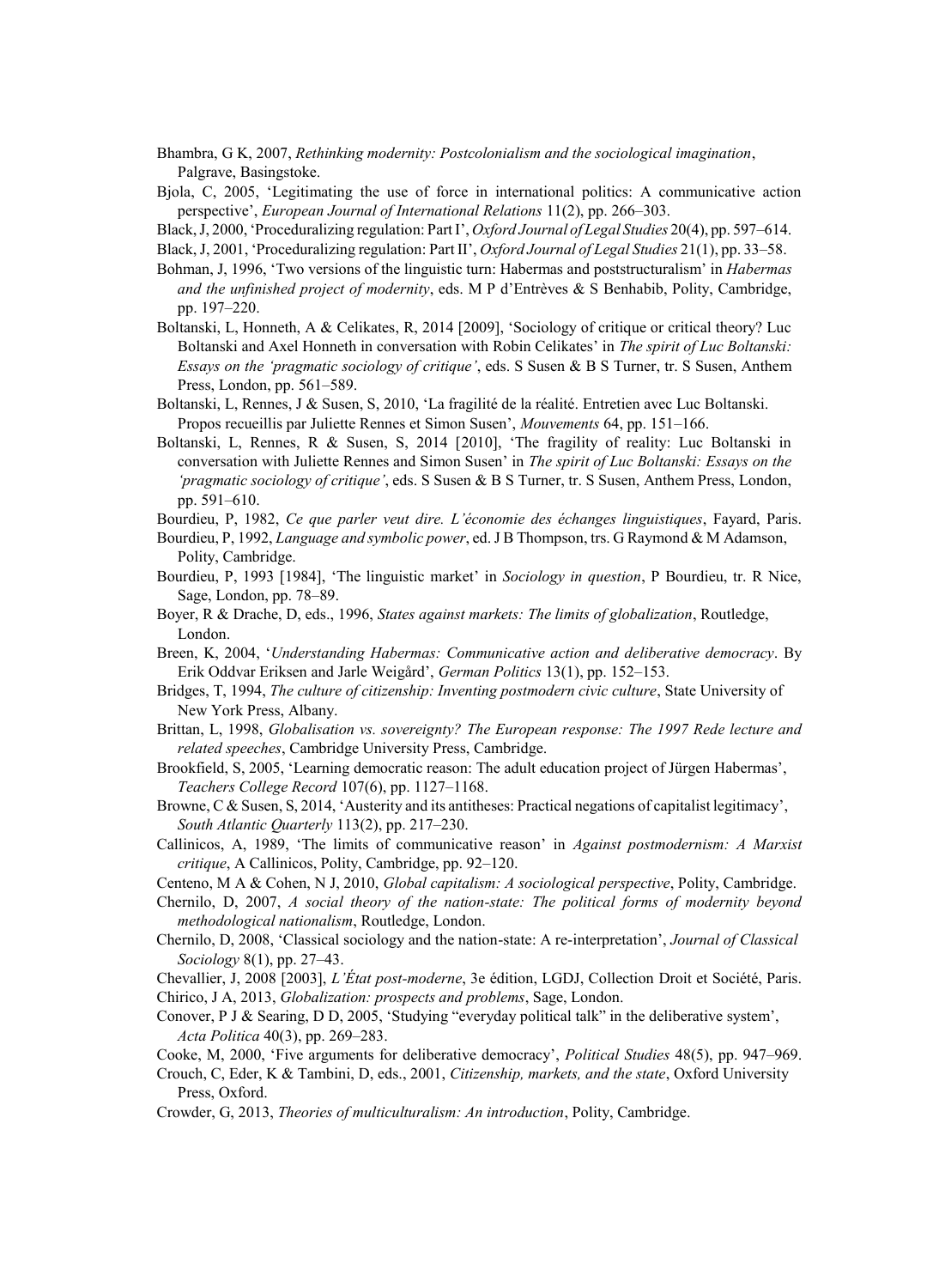- Cudworth, E, Hall, T & McGovern, J, 2007, *The modern state: Theories and ideologies*, Edinburgh University Press, Edinburgh.
- Davies, W, 2014, *The limits of neoliberalism: Authority, sovereignty and the logic of competition*, Sage, London.
- Deflem, M, 1994a, 'Social control and the theory of communicative action', *International Journal of the Sociology of Law* 22(4), pp. 355–373.
- Deflem, M, 1994b, 'Introduction: Law in Habermas's theory of communicative action', *Philosophy & Social Criticism* 20(4), pp. 1–20.
- Delanty, G, 2000, *Citizenship in a global age: Society, culture, politics*, Open University Press, Buckingham.
- Dicken, P, 2011 [1986], *Global shift: Mapping the changing contours of the world economy*, 6th ed., Sage, London.
- Drake, M S, 2010, *Political sociology for a globalizing world*, Polity, Cambridge.
- Dunn,J, 2000, 'The state' in *The cunning of unreason: Making sense of politics*,J Dunn, HarperCollins, London, pp. 48–92.
- Eriksen, E O & Weigård, J, 2003, *Understanding Habermas: Communicative action and deliberative democracy*, Continuum, London and New York.
- Evans, P B, Rueschemeyer, D & Skocpol, T, eds., 1985, *Bringing the state back in*, Cambridge University Press, Cambridge.
- Fairclough, N, 1995, *Critical discourse analysis: The critical study of language*, Longman, London.
- Featherstone, M, Lash, S & Robertson, R, eds., 1995, *Global modernities*, Sage, London.
- Ferrara, A, 2001, 'Of boats and principles: Reflections on Habermas's "constitutional democracy"', *Political Theory* 29(6), pp. 782–791.
- Festenstein, M, 2004, 'Deliberative democracy and two models of pragmatism', *European Journal of Social Theory* 7(3), pp. 291–306.
- Fillmore, C J, 1985, 'Linguistics as a tool for discourse analysis' in *Handbook of discourse analysis. Volume 1: Disciplines of discourse*, ed. T A van Dijk, Academic Press, London, pp. 11–39.
- Franklin, S, Lury, C & Stacey, J, 2000, *Global nature, global culture*, Sage, London.

Fraser, N, 2007a, 'Transnationalizing the public sphere: On the legitimacy and efficacy of public opinion in a post-Westphalian world' in *Identities, affiliations, and allegiances*, eds. S Benhabib, I Shapiro & D Petranovi, Cambridge University Press, Cambridge, pp. 45–66.

- Fraser, N, 2007b 'Re-framing justice in a globalizing world' in *(Mis)recognition, social inequality and social justice: Nancy Fraser and Pierre Bourdieu*, ed. T Lovell, Routledge, London, pp. 17–35.
- Gamwell, F I, 1997, 'Habermas and Apel on communicative ethics: Their difference and the difference it makes', *Philosophy & Social Criticism* 23(2), pp. 21–45.
- Gebauer, G, 2005, 'Praktischer Sinn und Sprache' in *Pierre Bourdieu: Deutsch-französische Perspektiven*, eds. C Colliot-Thélène, E François & G Gebauer, Suhrkamp, Frankfurt am Main, pp. 137–164.
- Gill, G J, 2003, *The nature and development of the modern state*, Palgrave Macmillan, Basingstoke.

Goldhammer, A, 2001, 'Man in the mirror: Language, the enlightenment, and the postmodern' in *Postmodernism and the enlightenment: New perspectives in eighteenth-century French intellectual history*, ed. D Gordon, Routledge, New York, pp. 31–44.

- Grant, C B, ed., 2003, *Rethinking communicative interaction: New interdisciplinary horizons*, John Benjamins, Amsterdam.
- Guibentif, P, 1994,'Approaching the production oflaw through Habermas's concept of communicative action', *Philosophy & Social Criticism* 20(4), pp. 45–70.
- Günther, K, 1998, 'Communicative freedom, communicative power, and jurisgenesis' in *Habermas on law and democracy: Critical exchanges*, eds. M Rosenfeld & A Arato, University of California Press, Berkeley, CA, pp. 234–254.
- Habermas, J, 1970, 'Towards a theory of communicative competence' *Inquiry* 13(4), pp. 360–375.
- Habermas, J, 1976, 'Was heißt Universalpragmatik?' in *Sprachpragmatik und Philosophie*, ed. K O Apel, Suhrkamp, Frankfurt am Main, pp. 174–272.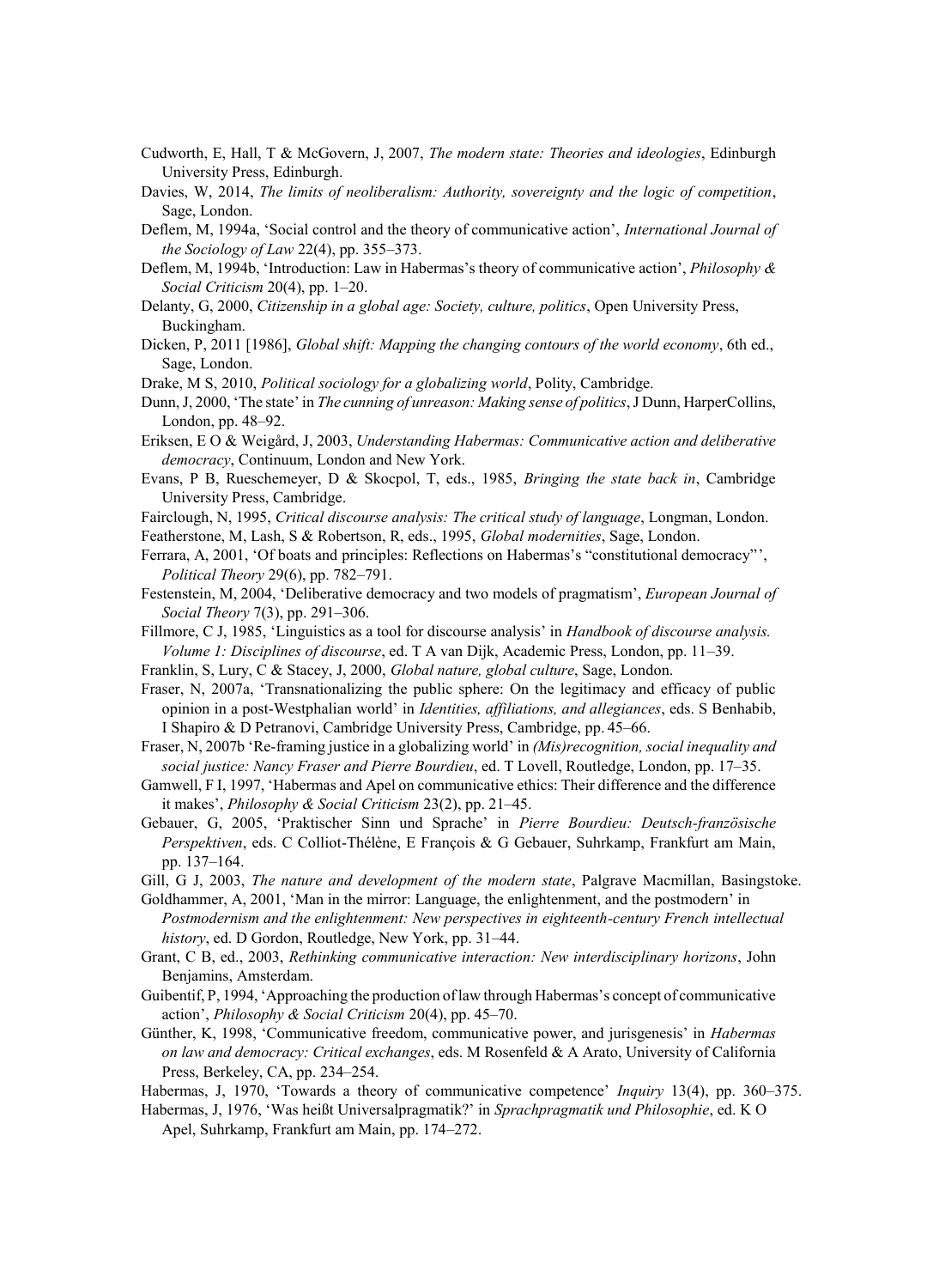- Habermas, J, 1984 [1976], 'What is universal pragmatics?' in *Communication and the evolution of society*, J Habermas, tr. T McCarthy, Polity, Cambridge, pp. 1–68.
- Habermas, J, 1985 [1984], 'Remarks on the concept of communicative action' in *Social Action*, eds. G Seebaß & R Tuomela, trs. Ruth Stanley & D. Reidel, Kluwer Academic Publishers, Dordrecht and Boston, pp. 151–178.
- Habermas, J, 1987 [1965/1968], 'Knowledge and human interests: A general perspective' in *Knowledge and human interests*, J Habermas, tr. J J Shapiro, Polity, Cambridge, pp. 301–317.
- Habermas, J, 1987 [1981]-a, *The theory of communicative action. Volume 2: Lifeworld and system: A critique of functionalist reason*, tr. T McCarthy, Polity, Cambridge.
- Habermas, J, 1987 [1981]-b, *The theory of communicative action. Volume 1: Reason and the rationalization of society*, tr. T McCarthy, Polity, Cambridge.
- Habermas, J, 1987 [1985], 'The undermining of Western rationalism through the critique of metaphysics: Martin Heidegger' in *The philosophical discourse of modernity*, J Habermas, tr. F Lawrence, Polity, Cambridge, pp. 131–160.
- Habermas, J, 1988 [1967/1970], 'The linguistic approach' in *On the logic of the social sciences*, J Habermas, trs. S Weber Nicholsen & J A Stark, MIT Press, Cambridge, MA. pp. 117–143.
- Habermas, J, 1990 [1983], *Moral consciousness and communicative action*, trs. C Lenhardt & S Weber Nicholsen, MIT Press, Cambridge, MA.
- Habermas, J, 1992 [1988], *Postmetaphysical thinking: Philosophical essays*, tr. W M Hohengarten, MIT Press, Cambridge, MA.
- Habermas, J, 1994, 'Postscript to *Faktizität und Geltung*', *Philosophy & Social Criticism* 20(4), pp. 135–150.
- Habermas, J, 1996 [1992]-a, *Between facts and norms: Contributions to a discourse theory of law and democracy*, tr. W Rehg, Polity, Cambridge.
- Habermas, J, 1996 [1992]-b, 'The sociological translation of the concept of deliberative politics' in *Between facts and norms: Contributions to a discourse theory of law and democracy*, J Habermas, tr. W Rehg, Polity, Cambridge, pp. 315–328.
- Habermas, J, 1998a, 'Paradigms of law' in *Habermas on law and democracy: Critical exchanges*, eds. M Rosenfeld & A Arato, University of California Press, Berkeley, CA, pp. 13–25.
- Habermas, J, 1998b, 'Reply to the symposium participants' in *Habermas on law and democracy: Critical exchanges*, eds. M Rosenfeld & A Arato, University of California Press, Berkeley, CA, pp. 381–452.
- Habermas, J, 1999, 'The European nation-state and the pressures of globalization', *New Left Review* 235, pp. 46–59.
- Habermas, J, 2001 [1984]-a, *On the pragmatics of social interaction: Preliminary studies in the theory of communicative action*, tr. B Fultner, Polity, Cambridge.
- Habermas, J, 2001 [1984]-b, 'The phenomenological constitutive theory of society: The fundamental role of claims to validity and the monadological foundations of intersubjectivity' in *On the pragmatics of social interaction: Preliminary studies in the theory of communicative action*, J Habermas, tr. B Fultner, Polity, Cambridge, pp. 23–44.
- Habermas, J, 2001 [1984]-c, 'Universal pragmatics: Reflections on a theory of communicative competence' in *On the pragmatics of social interaction: Preliminary studies in the theory of communicative action*, J Habermas, tr. B Fultner, Polity, Cambridge, pp. 67–84.
- Habermas, J, 2001 [1984]-d, 'Truth and society: The discursive redemption of factual claims to validity' in *On the pragmatics of social interaction: Preliminary studies in the theory of communicative action*, J Habermas, tr. B Fultner, Polity, Cambridge, pp. 85–103.
- Habermas, J, 2001 [1998], *The postnational constellation: political essays*, etc., tr. M Pensky, Polity, Cambridge.
- Habermas, J, 2001a, *Kommunikatives Handeln und detranszendentalisierte Vernunft*, Reclam, Ditzingen, Stuttgart.
- Habermas, J, 2001b, 'Constitutional democracy: A paradoxical union of contradictory principles?', *Political Theory* 29(6), pp. 766–781.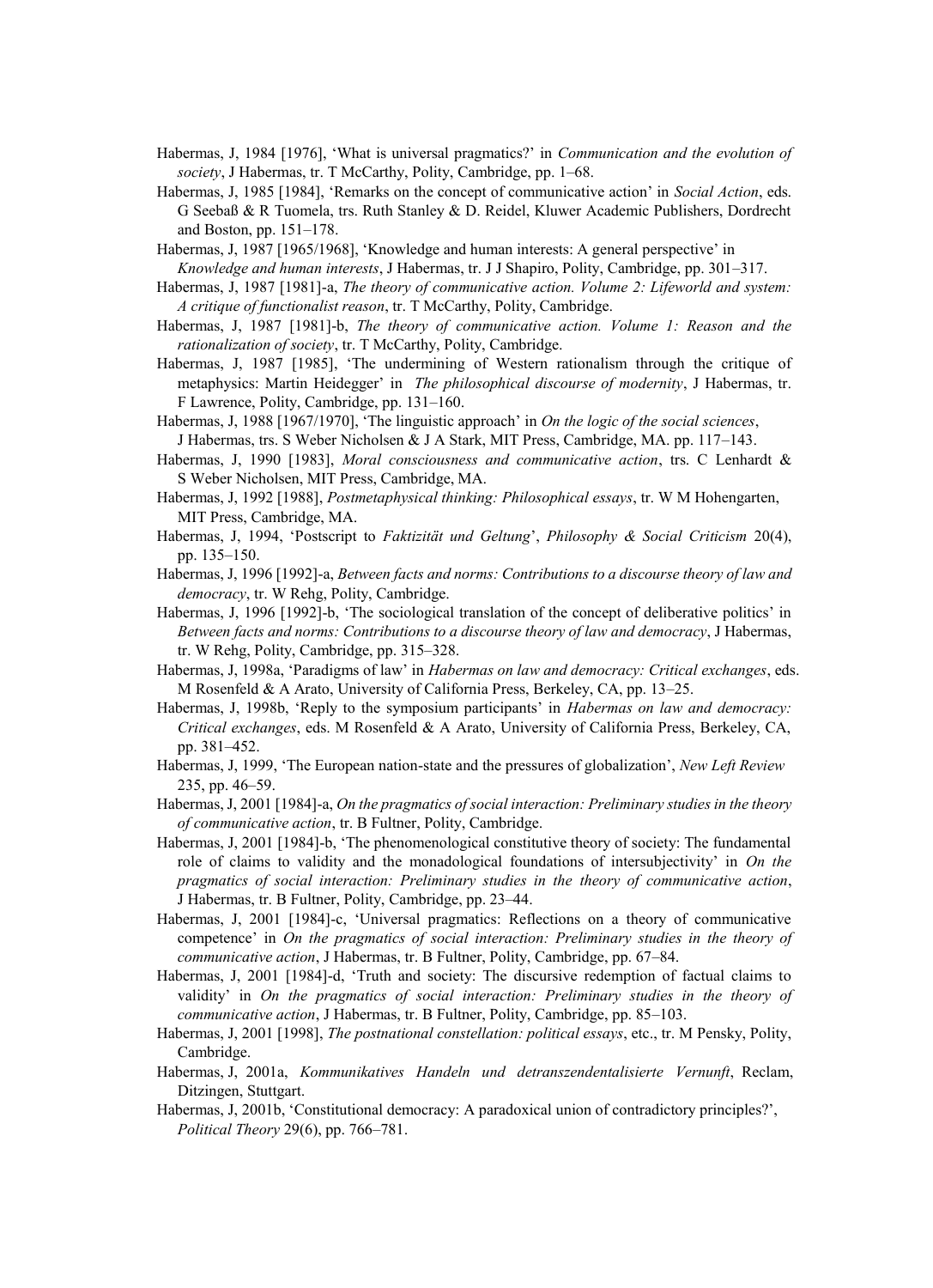Habermas, J, 2003, 'Toward a cosmopolitan Europe', *Journal of Democracy* 14(4), pp. 86–100.

- Habermas, J, 2004, 'Die Grenze zwischen Glauben und Wissen. Zur Wirkungsgeschichte and aktuellen Bedeutung von Kants Religionsphilosophie', *Revue de métaphysique et de morale* 4, pp. 460–484.
- Habermas, J, 2005, 'Concluding comments on empirical approaches to deliberative politics', *Acta Politica* 40(3), pp. 384–392.
- Hacking, I, 1975, *Why does language matter to philosophy?*, Cambridge University Press, Cambridge.
- Hacking, I, 1982, 'Language, truth and reason' in *Rationality and Relativism*, eds. M Hollis & S Lukes, Blackwell, Oxford, pp. 48–66.
- Hall, J A, 1986, *States in history*, Basil Blackwell, Oxford.
- Hall, J A, 1994, *Coercion and consent: Studies on the modern state*, Polity Cambridge.
- Hall, J & Ikenberry, G J, 1989, *The state*, Open University Press, Milton Keynes.
- Harvey, D, 2006, *Spaces of global capitalism: Towards a theory of uneven geographical development*, Verso, London.
- Hay, C, Lister, M & Marsh, D, eds., 2006, *The state: Theories and issues*, Palgrave Macmillan, Basingstoke.
- Heath, J, 1998, 'What is a validity claim?', *Philosophy & social criticism* 24(4), pp. 23–41.
- Heath, J, 2001, *Communicative action and rational choice*, MIT Press, Cambridge, MA.
- Held, D, ed., 1985 [1983], *States and societies*, 2nd ed., Basil Blackwell in association with the Open University, Oxford.
- Held, D, 1991, 'Democracy, the nation state and the global system', *Economy and society* 20(2), pp., 138–172.
- Held, D, 1995, *Democracy and the global order: From the modern state to cosmopolitan governance*, Polity, Cambridge.
- Hinsley, F H, 1986 [1966], *Sovereignty*, 2nd ed., Cambridge University Press, Cambridge.
- Hirst, P, 1997, 'The international origins of national sovereignty' in *Politics and the ends of identity*, ed. Kathryn Dean, Aldershot: Ashgate, pp. 265–287.
- Hirst, P & Thompson, G, 1995, 'Globalization and the future of the nation state', *Economy and Society* 24(3), pp. 408–442.
- Hirst, P Q & Thompson, G, 1996, *Globalization in question: The international economy and the possibilities of governance*, Polity, Cambridge.
- Holloway, J & Susen, S, 2013, 'Change the world by cracking capitalism? A critical encounter between John Holloway and Simon Susen', *Sociological Analysis* 7(1), pp. 23–42.

Hoogvelt, AMM, 1997, *Globalization and the postcolonial world: The new political economy of development*, Macmillan, Basingstoke.

- Hutchings, K & Dannreuther, R, eds., 1999 [1998], *Cosmopolitan citizenship*, Macmillan Press, Basingstoke.
- Ilting, K-H, 1990 [1982], 'The basis of the validity of moral norms' in *The communicative ethics controversy*, eds. S Benhabib & F R Dallmayr, MIT Press, Cambridge, MA, pp. 220–255.
- Isin, E F, ed., 2000, *Democracy, citizenship and the global city*, Routledge, London.
- Jäger, L, 2002, 'Medialität und Mentalität. Die Sprache als Medium des Geistes' in *Gibt es eine Sprache hinter dem Sprechen?*, eds. S Krämer & E König, Suhrkamp, Frankfurt am Main, pp. 45–75.
- James, M R, 2003, 'Communicative action, strategic action, and inter-group dialogue', *European Journal of Political Theory* 2(2), pp. 157–182.
- Janoski, T, 1998, *Citizenship and civil society: A framework of rights and obligations in liberal, traditional, and social democratic regimes*, Cambridge University Press, Cambridge.
- Janssen, D & Raphaël K, 2005, 'Online forums and deliberative democracy', *Acta Politica* 40(3), pp. 317–335.
- Jessop, B, 2007, *State power*, Polity, Cambridge.
- Johnson, J, 1991, 'Habermas on strategic and communicative action', *Political Theory* 19(2), pp. 181–201.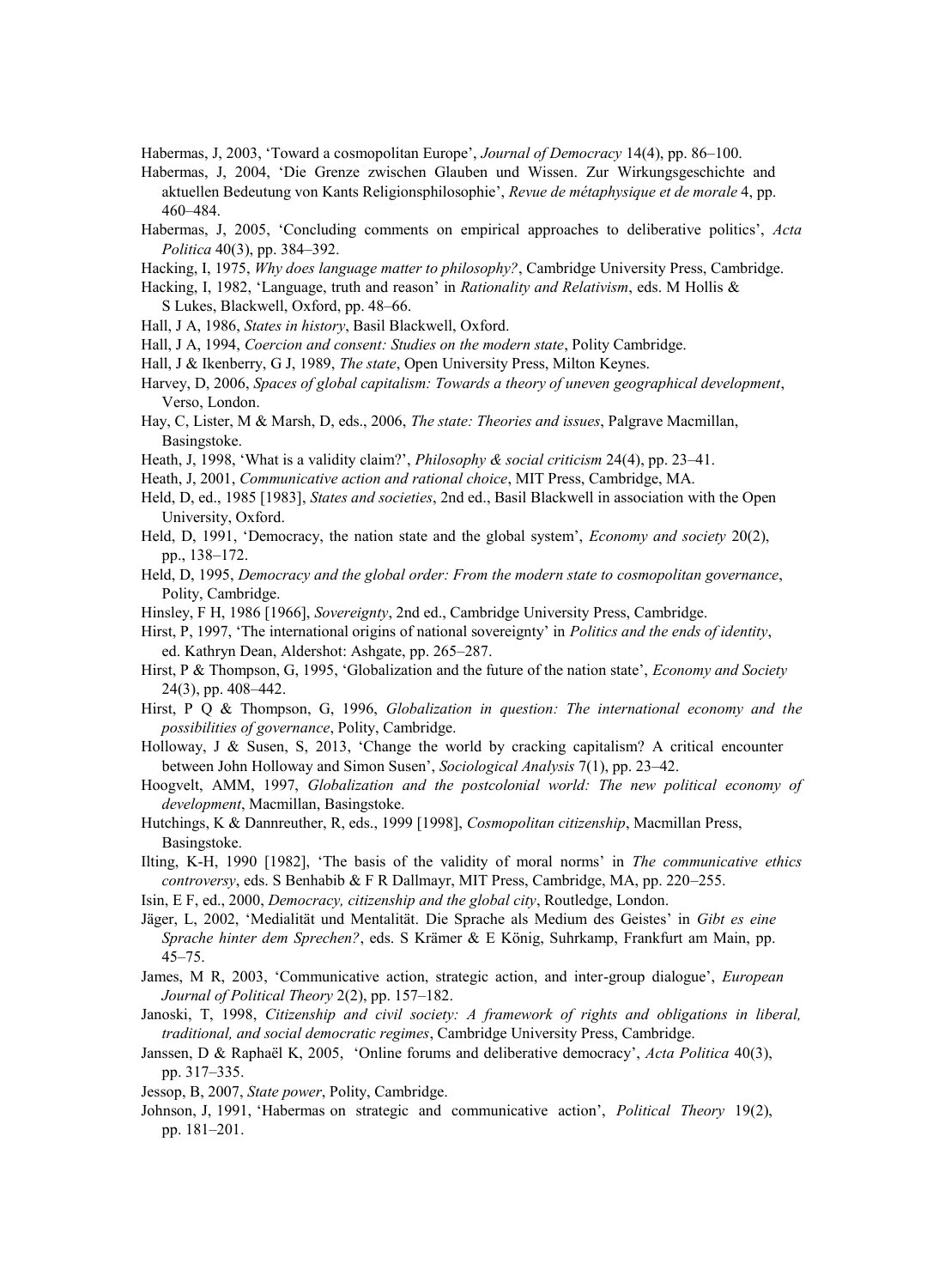- Johnson, J, 1993, 'Is talk really cheap? Prompting conversation between critical theory and rational choice', *American Political Science Review* 87(1), pp. 74–86.
- Jullien, F, 2014 [2008], *On the universal: The uniform, the common and dialogue between cultures*, trs. M Richardson & K Fijalkowski, Polity, Cambridge.
- Keane, J, ed., 1988, *Civil society and the state: New European perspectives*, Verso, London.
- Kelly, P J, ed., 2002, *Multiculturalism reconsidered: Culture and equality and its critics*, Polity, Cambridge.
- Khory, K R, ed., 2012, *Global migration: Challenges in the twenty-first century*, Palgrave Macmillan, Basingstoke.
- King, R & Kendall, G, 2004, *The state, democracy and globalization*, Palgrave Macmillan, Basingstoke.
- Kirk, N, 1997 [1994], 'History, language, ideas and postmodernism: A materialist view' in *The postmodern history reader*, ed. K Jenkins, Routledge, London, pp. 315–340.
- Krämer, S, 2002, 'Sprache und Sprechen oder: Wie sinnvoll ist die Unterscheidung zwischen einem Schema und seinem Gebrauch? Ein Überblick' in *Gibt es eine Sprache hinter dem Sprechen?*, eds. S Krämer & E König, Suhrkamp, Frankfurt am Main, pp. 97–125.
- Krämer, S & König, E, eds., 2002, *Gibt es eine Sprache hinter dem Sprechen?*, Suhrkamp, Frankfurt am Main.
- Krasner, S D, 1988, 'Sovereignty: An institutional perspective', *Comparative political studies* 21(1), pp. 66–94.
- Kymlicka, W, 2005, 'Liberal multiculturalism: Western models, global trends and Asian debates' in *Multiculturalism in Asia*, eds. W Kymlicka & B He, Oxford University Press, Oxford, pp. 22–55. Kymlicka, W, 2007, *Multicultural odysseys: Navigating the new international politics of diversity*, Oxford University Press, Oxford.
- Kymlicka, W & He, B, eds., 2005, *Multiculturalism in Asia*, Oxford University Press, Oxford.

Lachmann, R, 2010, *States and power*, Polity, Cambridge.

- Lafont, C, 1993, *La razón como lenguaje. Una revisión del 'giro lingüístico' en la filosofía del lenguaje alemana*, Visor, Madrid.
- Lafont, C, 1997, *Lenguaje y apertura del mundo. El giro lingüístico de la hermenéutica de Heidegger*, Alianza Universidad, Madrid.
- Lafont, C, 1999 [1993], *The linguistic turn in hermeneutic philosophy*, tr. José Medina, MIT Press, Cambridge, MA.
- Lash, S & Lury, C, 2007, *Global culture industry: The mediation of things*, Polity, Cambridge.
- Lee, D, 1992, *Competing discourses: Perspective and ideology in language*, Longman, London.
- Lutz, H, Herrera Vivar, M T & Supik, L, eds., 2011, *Framing intersectionality: Debates on a multifaceted concept in gender studies*, Ashgate, Farnham.
- Mann, M, 1994 [1987], 'Ruling class strategies and citizenship' in *Citizenship: critical concepts*, eds. B S Turner & P Hamilton, vol. 1, Routledge, London, pp. 63–79.
- Marcos, Sous-Commandant, 1997, 'Sept pièces du puzzle néolibéral : la quatrième guerre mondiale a commencé', *Le Monde Diplomatique*, août, pp. 4–5.
- Marshall, T H, 1964 [1963], *Class, citizenship, and social development*, intro. S M Lipset, Doubleday, Garden City, NY.
- Marshall, T H, 1981, *The right to welfare and other essays*, intro. R Pinker, Heinemann Educational, London.
- Martell, L, 2010, *The sociology of globalization*, Polity, Cambridge.
- May, T, 1996, 'The linguistic turn in critical theory' in *Situating social theory*, T May, Open University Press, Buckingham, pp. 139–157.
- Mayo, M, 2005, *Global citizens: Social movements and the challenge of globalization*, Zed,. London.
- McCarthy, T, 1973, 'A theory of communicative competence', *Philosophy of the social sciences* 3(2), pp. 135–156.
- Miller, T, 1993, *The well-tempered self: Citizenship, culture, and the postmodern subject*, Johns Hopkins University Press, Baltimore.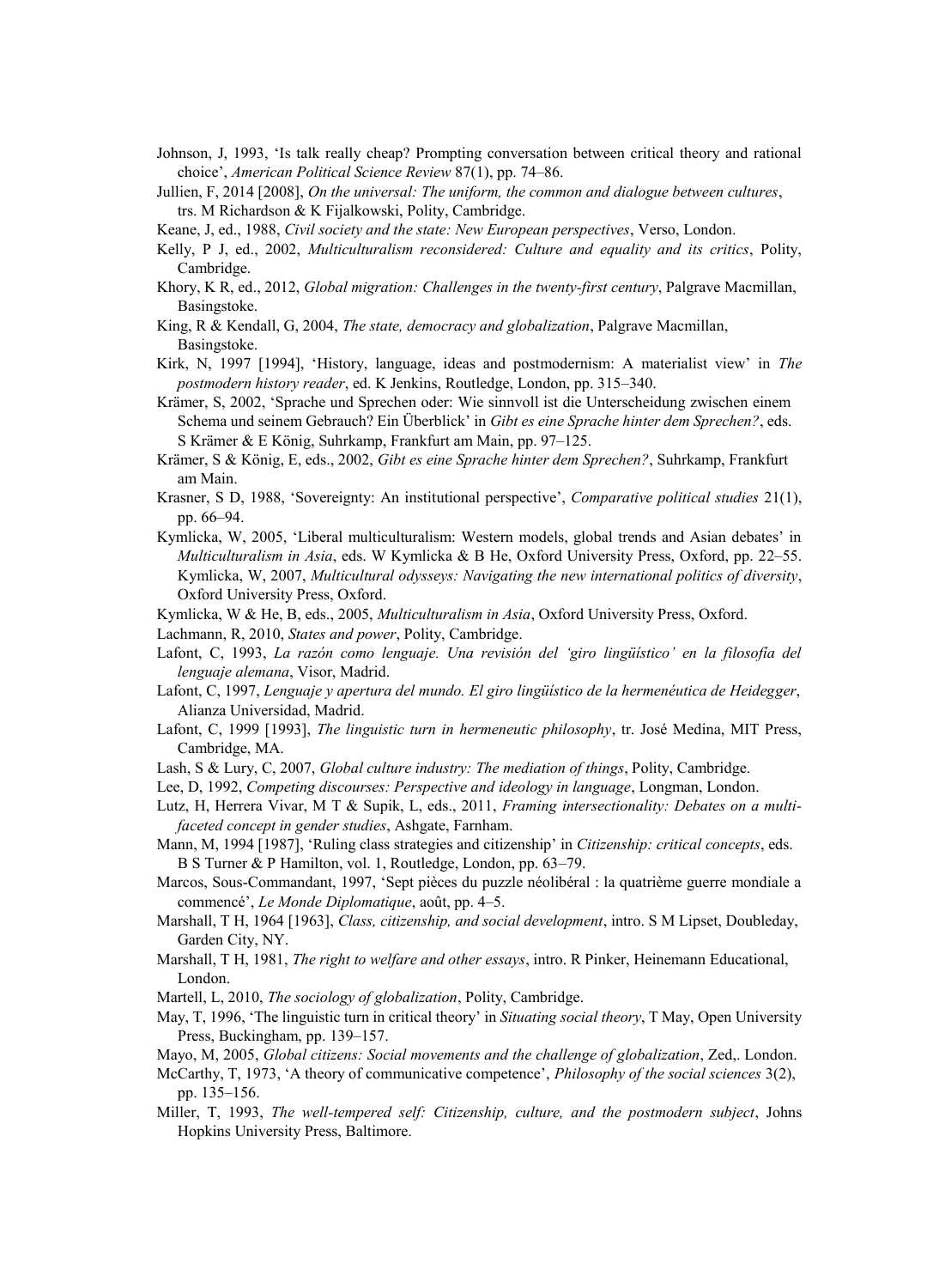Mittelman, J H, ed., 1996, *Globalization: critical reflections*, Lynne Rienner Publishers, Boulder, CO.

- Modood, T, 2013 [2007], *Multiculturalism: A civic idea*, 2nd ed., Polity, Cambridge.
- Mouffe, C, 1993, *The return of the political*, Verso, London.
- Mouzelis, N P, 2008, *Modern and postmodern social theorizing: Bridging the divide*, Cambridge University Press, Cambridge.
- Nederveen Pieterse, J, 1995, 'Globalization as hybridization' in *Global modernities*, eds. M Featherstone, S Lash & R Robertson, Sage, London, pp. 45–68.
- Nemoianu, V, 2010, *Postmodernism & cultural identities: Conflicts and coexistence*, Catholic University of America Press, Washington, DC.
- Niemi, J I, 2005, 'Habermas and validity claims', *International Journal of Philosophical Studies* 13(2), pp. 227–244.
- Outhwaite, W, 2006, *The future of society*, Blackwell, Oxford.
- Outhwaite, W, 2009 [1994], *Habermas: A critical introduction*, 2nd ed., Polity, Cambridge.
- Outhwaite, W & Ray, L J, 2005 *Social theory and postcommunism*, Blackwell, Oxford.
- Palast, G, Oppenheim, J & MacGregor, T, 2002, *Democracy and regulation: How the public can govern essential services*, Pluto, London.
- Parekh, B C, 2008, *A new politics of identity: Political principles for an interdependent world*, Palgrave Macmillan, Basingstoke.
- Paulus, A L, 2001, 'International law after postmodernism: Towards renewal or decline of international law?', *Leiden Journal of International Law* 14(4), pp. 727–755.
- Pellizzoni, L, 2001, 'The myth of the best argument: Power, deliberation and reason', *The British Journal of Sociology* 52(1), pp. 59–86.
- Petrella, R, 1996, 'Globalization and internationalization: The dynamics of the emerging world order' in *States against markets: The limits of globalization*, eds. R Boyer & D Drache, Routledge, London, pp. 62–83.
- Phillips, A, 2007, *Multiculturalism without culture*, Princeton University Press, Princeton, NJ.
- Pierson, C, 2004 [1996], *The modern state*, 2nd ed., Routledge, London.
- Piketty, T, 2013, *Le capital au XXIe siècle*, Éditions du Seuil, Paris.
- Poggi, G, 1978, *The development of the modern state: A sociological introduction*, Hutchinson, London.
- Poggi, G, 1990, *The state: Its nature, development and prospects*, Stanford University Press, Stanford, CA.
- Power, M K., 1998, 'Habermas and the counterfactual imagination' in *Habermas on law and democracy: critical exchanges*, eds. M Rosenfeld & A Arato, University of California Press, Berkeley, CA, pp. 207–225.
- Preuss, U K, 1998, 'Communicative power and the concept of law' in *Habermas on law and democracy: Critical exchanges*, eds. M Rosenfeld & A Arato, University of California Press, Berkeley, CA, pp. 323–335.
- Rasmussen, D M, 1994, 'How is valid law possible? A review of *Faktizität und Geltung* by Jürgen Habermas', *Philosophy & Social Criticism* 20(4), pp. 21–44.
- Redner, H, 2013, *Beyond civilization: Society, culture, and the individual in the age of gobalization*, Transaction Publishers, New Brunswick.
- Reid, A, Gill, J & Sears, A M, eds., 2010, *Globalization, the nation-state and the citizen: Dilemmas and directions for civics and citizenship education*, Routledge, London.
- Rigotti, E, 1979, *Principi di teoria linguistica*, La Scuola, Brescia.
- Ritzer, G, 2013 [1993], *The McDonaldization of society*, *20th Anniversary Edition*, 7th ed., Sage, London.
- Robertson, R, 1995, 'Glocalization: Time–space and homogeneity–heterogeneity' in *Global modernities*, eds. M Featherstone, S Lash & R Robertson, Sage, London, pp. 25–44.
- Rorty, R, ed., 1967a, *The linguistic turn: Essays in philosophical method*, University of Chicago Press, Chicago.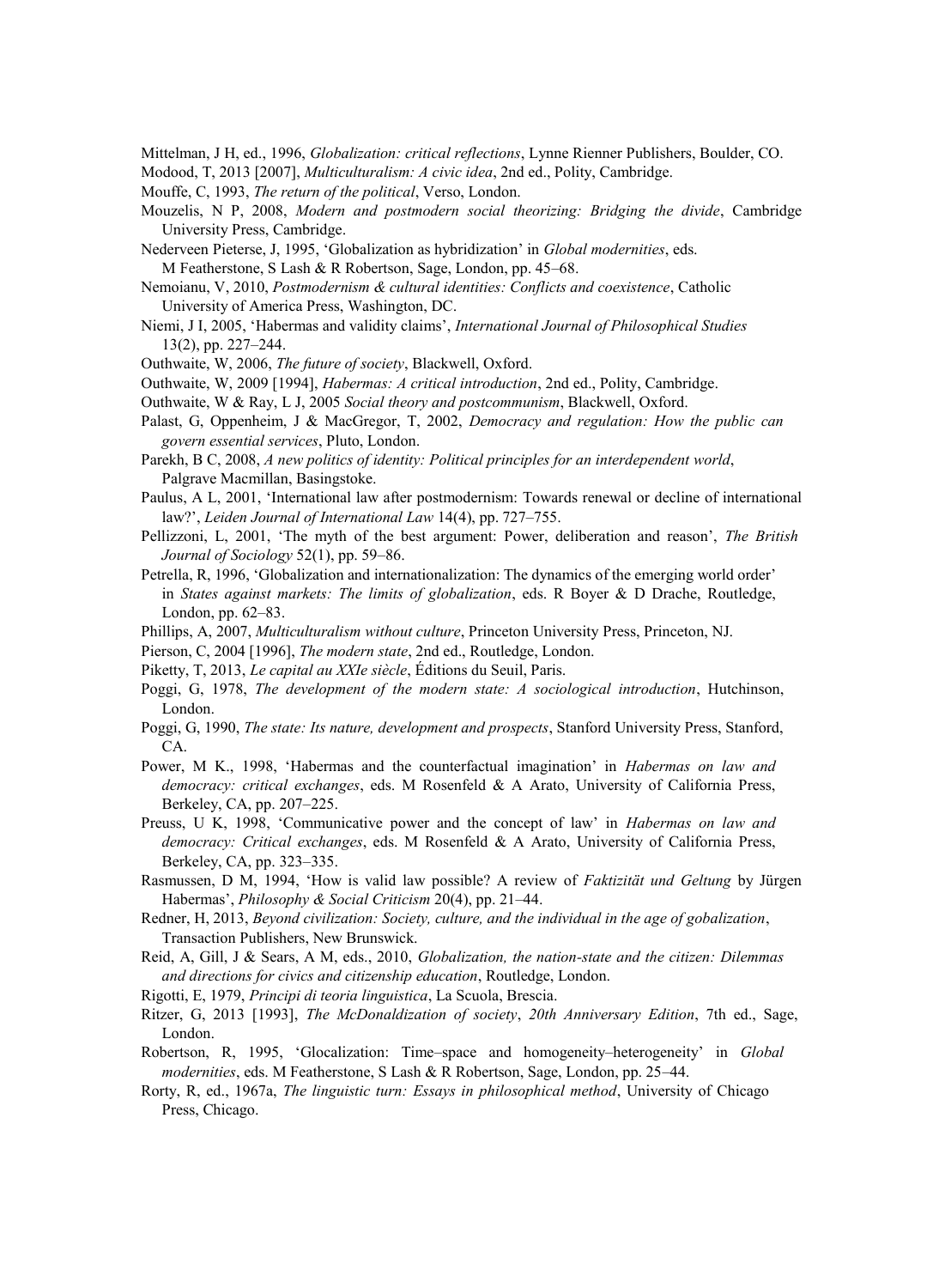- Rorty, R, 1967b, 'Metaphilosophical difficulties of linguistic philosophy' in *The linguistic turn: Essays in philosophical method*, ed. R Rorty, University of Chicago Press, Chicago, pp. 1–39.
- Rosenfeld, M & Arato, A, eds., 1998, *Habermas on law and democracy: Critical exchanges*, University of California Press, Berkeley, CA.
- Rossi-Landi, F, 1974 [1972], *Ideologías de la relatividad lingüística*, tr. Juan Antonio Vasco, Ediciones Nueva Visión, Buenos Aires.
- Sassen, S, 1996, *Losing control? Sovereignty in an age of globalization*, Columbia University Press, New York.
- Sassen, S, 2004, 'Local actors in global politics', *Current Sociology* 52(4), pp. 649–670.
- Schöttler, P, 1997, 'Wer hat Angst vor dem "linguistic turn"?', *Geschichte und Gesellschaft*, Vandenhoeck & Ruprecht, Göttingen. Jahrgang, Heft 1, pp. 134–151.
- Schweppenhäuser, G, 1997, 'Paradoxien des Multikulturalismus' in *Postmoderne Kultur? Soziologische und philosophische Perspektiven*, eds. C Rademacher & G Schweppenhäuser, Westdeutscher Verlag, Opladen, pp. 181–195.
- Sintomer, Y, 1999, 'Bourdieu et Habermas' in *La démocratie impossible ? Politique et modernité chez Weber et Habermas*, Y Sintomer, La Découverte & Syros, Paris, pp. 158–162.
- Skinner, Q, 1989, 'The state' in *Political innovation and conceptual change*, eds. T Ball, J Farr & R L Hanson, Cambridge University Press, Cambridge, pp. 90–131.
- Skinner, Q & Stråth, B, eds., 2003, *States and citizens: History, theory, prospects*, Cambridge University Press, Cambridge.
- Sklair, L, 1995 [1991], *Sociology of the global system*, 2nd ed., Prentice Hall/Harvester Wheatsheaf, London.
- Sloterdijk, P, 2013 [2005], *In the world interior of capital: For a philosophical theory of globalization*, tr. Wieland Hoban, Polity, Cambridge.
- Smith, W, 2007, 'Cosmopolitan citizenship: Virtue, irony and worldliness', *European Journal of Social Theory* 10(1), pp. 37–52.
- Soederberg, S, Menz, G & Cerny, P G, eds., 2005, *Internalizing globalization: The rise of neoliberalism and the decline of national varieties of capitalism*, Palgrave Macmillan, Basingstoke.
- Sørensen, G, 2003, *The transformation of state: Beyond the myth of retreat*, Palgrave Macmillan, Basingstoke.
- Spruyt, H, 1994, *The sovereign state and its competitors: An analysis of systems change*, Princeton University Press, Princeton, NJ.
- Starkey, G, 2007, *Balance and bias in journalism: Representation, regulation and democracy*, Palgrave Macmillan, Basingstoke.
- Steinhoff, U, 2001, *Kritik der kommunikativen Rationalität. Eine Gesamtdarstellung und Analyse der kommunikationstheoretischen jüngeren Kritischen Theorie*, Die Deutsche Bibliothek, Marsberg.
- Stryker, S D, 2000, 'Communicative action in history', *European Journal of Social Theory* 3(2), pp. 215–234.
- Susen, S, 2007, *The foundations of the social: Between critical theory and reflexive sociology*, Bardwell Press, Oxford.
- Susen, S, 2008a, 'Poder y anti-poder (I–III)', *Erasmus: Revista para el diálogo intercultural* 10(1), pp. 49–90.
- Susen, S, 2008b, 'Poder y anti-poder (IV–V)', *Erasmus: Revista para el diálogo intercultural* 10(2), pp. 133–180.
- Susen, S, 2009a, 'Between emancipation and domination: Habermasian reflections on the empowerment and disempowerment ofthe human subject', *Pli: The Warwick Journal of Philosophy*  20, pp. 80–110.
- Susen, S, 2009b, 'The philosophical significance of binary categories in Habermas's discourse ethics', *Sociological Analysis* 3(2), pp. 97–125.
- Susen, S, 2010a, 'Los movimientos sociales en las sociedades complejas' in *Ciudadanía territorial y movimientos sociales. Historia y nuevas problemáticas en el escenario latinoamericano y mundial*, eds. C Basconzuelo, T Morel & S Susen, Ediciones del ICALA, Río Cuarto, pp. 149–226.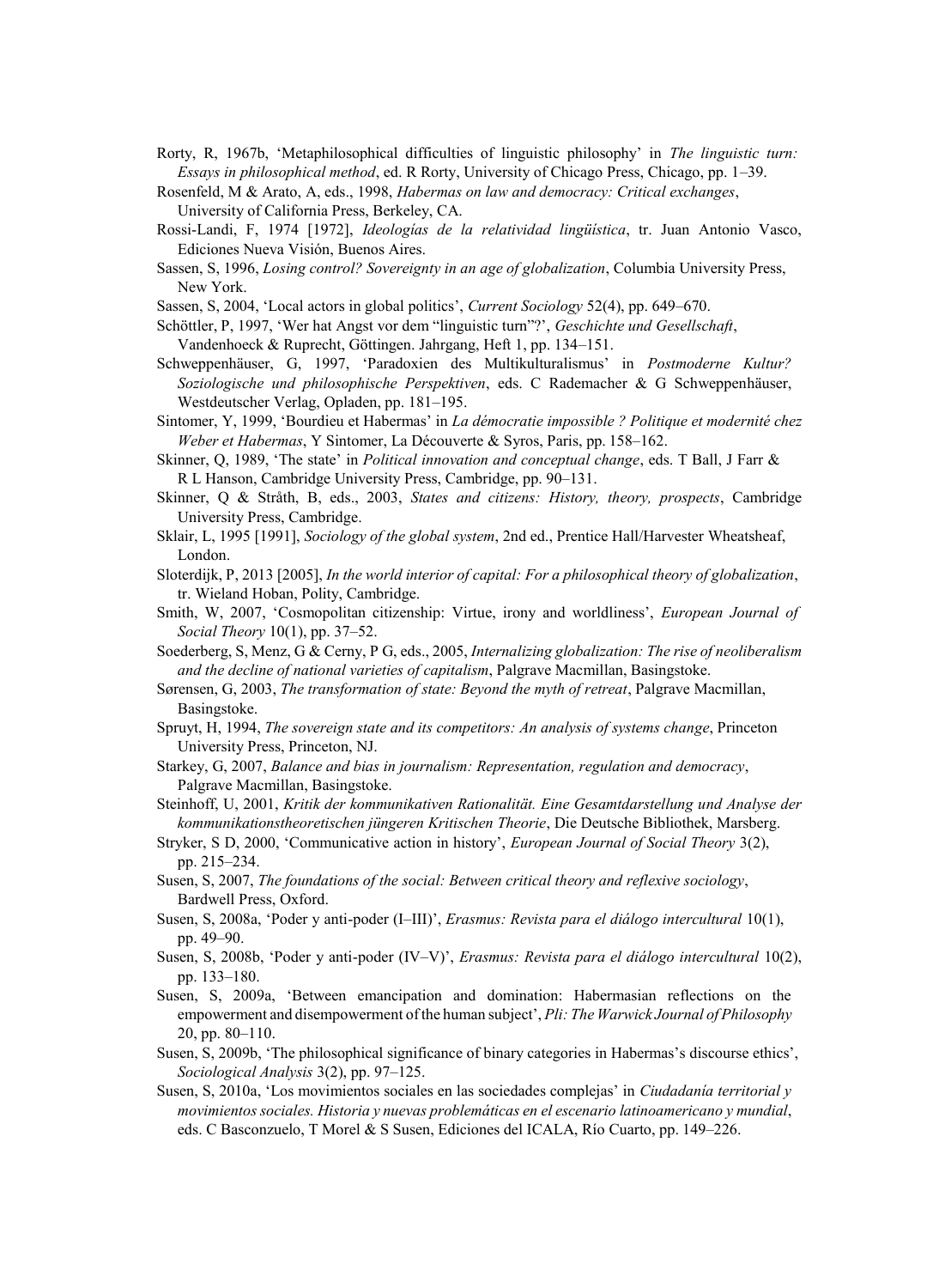- Susen, S, 2010b, 'The transformation of citizenship in complex societies', *Journal of Classical Sociology* 10(3), pp. 259–285.
- Susen, S, 2010c, 'Remarks on the concept of critique in Habermasian thought', *Journal of Global Ethics* 6(2), pp. 103–126.
- Susen, S, 2010d, 'Meadian reflections on the existential ambivalence of human selfhood', *Studies in Social and Political Thought*, 17, pp. 62–81.
- Susen, S, 2011a, '*Kritische Gesellschaftstheorie* or *kritische Gesellschaftspraxis*? Robin Celikates, *Kritik als soziale Praxis. Gesellschaftliche Selbstverständigung und kritische Theorie* (Frankfurt am Main, Campus Verlag, 2009)', *Archives Européennes de Sociologie/European Journal of Sociology* 52(3), pp. 447–463.
- Susen, S, 2011b, 'Critical notes on Habermas's theory of the public sphere', *Sociological Analysis* 5(1), pp. 37–62.
- Susen, S, 2011c, 'Epistemological tensions in Bourdieu's conception of social science', *Theory of Science* 33(1), pp. 43–82.
- Susen, S, 2012a, "Open Marxism" against and beyond the "Great Enclosure"? Reflections on how (not) to crack capitalism', *Journal of Classical Sociology* 12(2), pp. 281–331.
- Susen, S, 2012b, 'Une sociologie pragmatique de la critique est-elle possible? Quelques réflexions sur *De la critique* de Luc Boltanski', *Revue Philosophique de Louvain* 110(4), pp. 685–728.
- Susen, S, ed., 2013a, *Special issue:'Bourdieu and language'*, *Social Epistemology*, 27(3–4), pp. 195–393.
- Susen, S, 2013b, 'Comments on Patrick Baert & Filipe Carreira da Silva's *Social Theory in the Twentieth Century and Beyond* – Towards a "Hermeneutics-Inspired Pragmatism"?', *Distinktion: Scandinavian Journal of Social Theory* 14(1), pp. 80–101.
- Susen, S, 2013c, 'Introduction: Bourdieu and language', *Social Epistemology* 27(3–4), pp. 195–198.
- Susen, S, 2013d, 'Bourdieusian reflections on language: Unavoidable conditions of the real speech situation', *Social Epistemology* 27(3–4), pp. 199–246.
- Susen, S, 2013e, 'A reply to my critics: The critical spirit of Bourdieusian language', *Social Epistemology* 27(3–4), pp. 323–393.
- Susen, S, 2014 [2012], 'Is there such a thing as a "pragmatic sociology of critique"? Reflections on Luc Boltanski's *On Critique*' in *The spirit of Luc Boltanski: Essays on the 'pragmatic sociology of critique'*, eds. S Susen & B S Turner, tr. S Susen, Anthem Press, London, pp. 173–210.
- Susen, S, 2014a, '15 theses on power', *Philosophy and Society* 25(3), pp. 7–28.
- Susen, S, 2014b, 'Reflections on ideology: Lessons from Pierre Bourdieu and Luc Boltanski', *Thesis Eleven* 124(1), pp. 90–113.

Susen, S, 2015a, *The 'postmodern turn' in the social sciences*, Palgrave Macmillan, Basingstoke.

- Susen, S, 2015b, 'Emancipation' in *The encyclopedia of political thought*, vol. 3, eds. M T Gibbons, D Coole, E Ellis & K Ferguson, Wiley-Blackwell, Oxford, pp. 1024–1038.
- Susen, S, 2017, 'Remarks on the nature of justification: A socio-pragmatic perspective', in *Justification*, *evaluation and critique in the study of organizations: Contributions from French pragmatist sociology*, eds. C Cloutier, J-P Gond & B Leca, *Research in the sociology of organizations* 52, Emerald, Bingley, pp. 349–381.
- Taylor, C, 1991 [1986], 'Language and society' in *Communicative action: Essays on Jürgen Habermas's 'The theory of communicative action'*, eds. A Honneth & H Joas, trs. J Gaines & D L Jones, Polity, Cambridge, pp. 23–35.
- Taylor, C & Gutmann, A, 1992, *Multiculturalism and 'the politics of recognition': An essay*, with commentary by A Gutmann, Princeton University Press, Princeton, NJ.
- Taylor, D, 1989, 'Citizenship and social power', *Critical Social Policy* 9(26), pp. 19–31.
- Thompson, J, 2000, 'A defence of communicative ethics', *The Journal of Political Philosophy* 2(3), pp. 240–255.
- Thompson, J B, 1982, 'Universal pragmatics' in *Habermas: critical debates*, eds. J B Thompson & D Held, Macmillan, London, pp. 116–133.
- Thompson, J B, 1983, 'Rationality and social rationalization: An assessment of Habermas's theory of communicative action', *Sociology* 17(2), pp. 278–294.